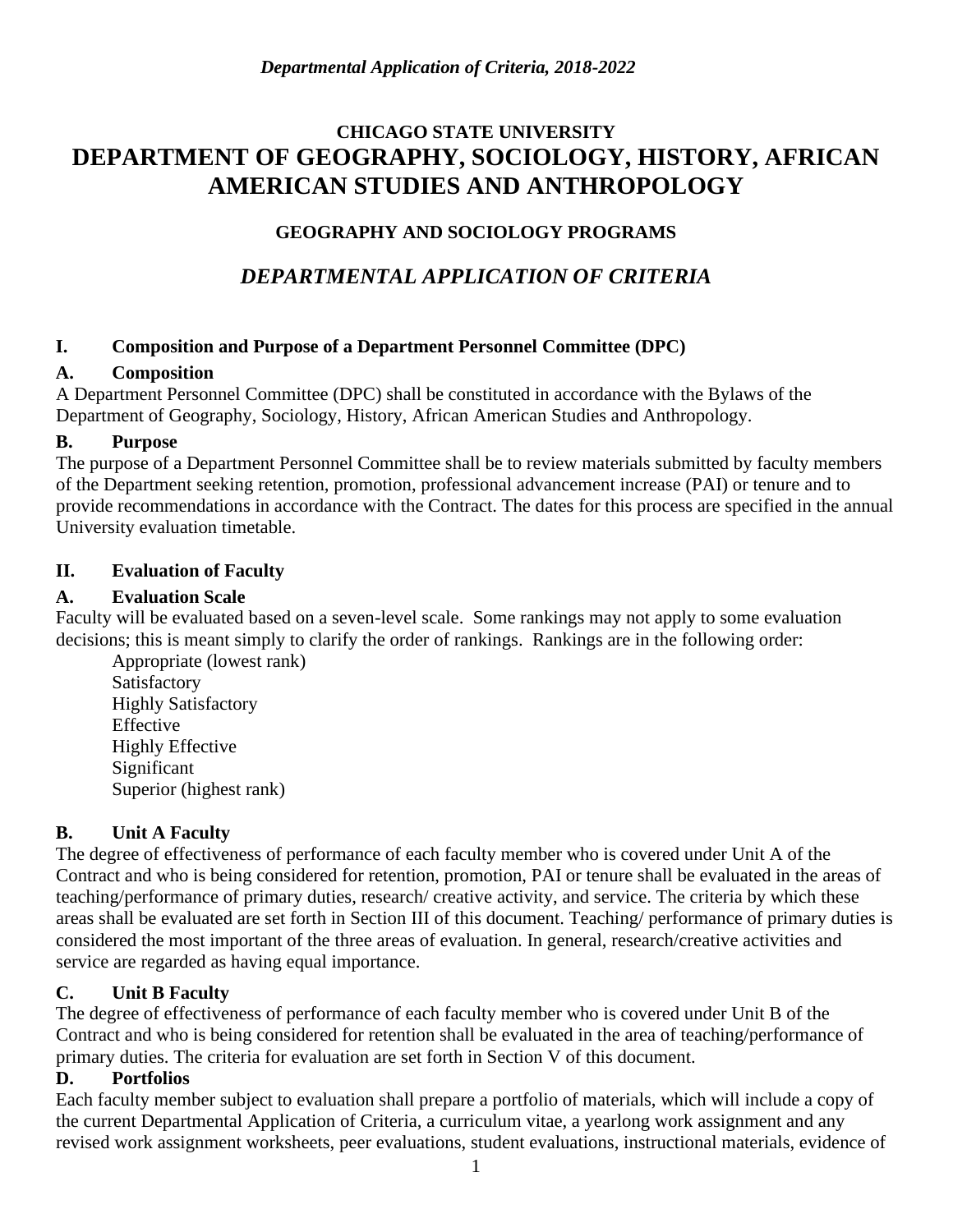research/creative activities, evidence of service, and any other materials as set forth in the contract.

### **III. UNIT A FACULTY: Categories of Appropriate Activities and Materials by Performance Area; Relative Importance of Activities/Materials; and Methods of Evaluation**

The performance standards listed below shall be used to reach judgments about the degree of effectiveness of a faculty member's performance and are in accord with the provisions of the Contract**.** They are stated to express the special features of the disciplines covered by the Departmental Application of Criteria.

| <b>Personnel Action</b>    | Teaching/<br><b>Primary Duty</b> | Research/<br><b>Creative Activity</b> | <b>Service</b>             |
|----------------------------|----------------------------------|---------------------------------------|----------------------------|
| First year retention       | Satisfactory                     | Appropriate                           | Appropriate                |
| Second year retention      | Satisfactory                     | Satisfactory                          | Satisfactory               |
| Third year retention       | Effective                        | <b>Highly Satisfactory</b>            | <b>Highly Satisfactory</b> |
| Fourth year retention      | Highly effective                 | Effective                             | Effective                  |
| Fifth year retention       | Significant                      | Highly effective                      | Highly effective           |
| <b>Tenure</b>              | Superior                         | Significant                           | Significant                |
| <b>Associate Professor</b> | Superior                         | Significant                           | Significant                |
| <b>Full Professor</b>      | Superior                         | Superior                              | Superior                   |
| Post-Tenure Review         | Adequate/Exemplary               | Adequate/Exemplary                    | Adequate/Exemplary         |
| <b>PAI</b>                 | Superior                         | Superior/Significant                  | Superior/Significant       |

### **A. Teaching / Performance of Primary Duties**

#### *1. Categories of Materials and Activities*

- a) Classroom observation, evidenced by the *Classroom Evaluation Form*.
- b) Student evaluations, evidenced by the Summary Student Evaluation of Instructor Form.
- c) Instructional materials and participation in assessment activities as required in General Education Assessment or Program Assessment evidenced by the *Instructional Materials Evaluation Form*.
- d) Other activities relating to teaching such as course development, program development, professional development, and classroom experimental activities.
- e) To encourage the development and teaching of on-line courses, faculty members shall be given additional weight for the development and teaching of such courses.
- f) Performance of advisement duties if accompanied by the assignment of CUEs, evidenced by the *Re-Assigned Time Evaluation Form*.
- g) Performance of General Education Assessment Coordinator duties and/or Program Assessment Coordinator duties if accompanied by the assignment of CUEs, evidenced by the *Re-Assigned Time Evaluation Form*.
- h) Performance of any other activities in which the faculty member being evaluated is assigned CUEs by the chair of the department, evidenced by the *Re-Assigned Time Evaluation Form*. Such activities may include, but are not limited to: Fredrick Blum Neighborhood Assistance Center Coordinator, Program Coordinator, union officiating, and department-assigned research activities.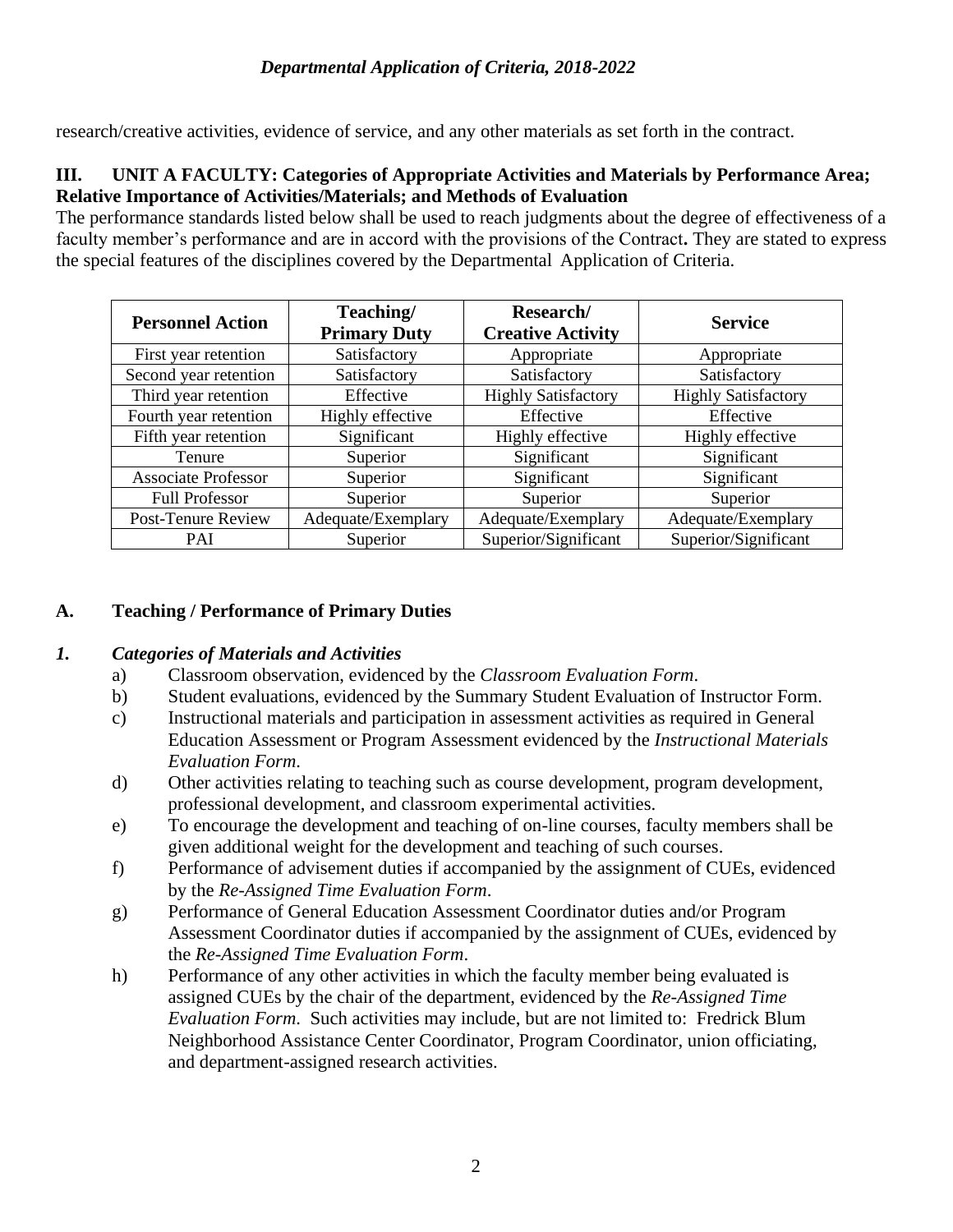## *2. Relative Importance*

- a) In the event a faculty member is assigned teaching duties only, the categories shall be weighted as follows: Peer observations (a) will be of primary importance, student evaluations (b) and instructional materials and assessment (c) will be of secondary importance, and other activities, such as course development, instructional redesign, and experimental pedagogical activities (d) will be of tertiary importance.
- b) In the event that a faculty member is assigned duties in addition to teaching, such as advising, (category "f" from above), assessment coordinator (category "g" from above), or any other re-assigned time duties (category "h" from above), the evaluation will be based entirely on the *Re-Assigned Time Evaluation Form.* Re-assigned time duties will be assessed based on the percentage of the contractual requirement represented by the CUEs assigned to the activity:  $1$  CUE = 4%,  $2$  CUEs = 8%,  $3$  CUEs = 12%,  $4$  CUEs  $= 16\%$ , 5 CUEs = 20%, 6 CUEs = 24%, etc. While it will be impossible to accurately work with strict percentages in a qualitative assessment, a good faith effort will be made by both the DPC and the Department Chairperson to consider performance in re-assigned time activities following the rough formula laid out above. The remainder of the contractual requirement would be fulfilled through the completion of teaching duties.

## *3. Methods of Evaluation of Category A Teaching Materials*

All faculty members being evaluated must submit materials to demonstrate their classroom performance. In doing so, materials or evidence to support items a.1-5, are required while additional materials that fall under a.6 being optional. To evaluate faculty member's additional contributions and/or development faculty must submit evidence to substantiate activity in at least one area in categories b, c or d.

| A Activities              | <b>Materials to be Evaluated</b>                                                              |  |
|---------------------------|-----------------------------------------------------------------------------------------------|--|
| a. Classroom performance  | 1.<br>Revised faculty work assignments for the evaluation period.                             |  |
|                           | All peer and chair evaluations during the evaluation period.<br>2.                            |  |
|                           | 3.<br>Summary of student evaluations (with student comments) for                              |  |
|                           | each course evaluated during the review period.                                               |  |
|                           | The course syllabus, the final exam/project, a<br>4.                                          |  |
|                           | representative hour exam/assignment and a sampling of                                         |  |
|                           | quizzes, handouts, lectures, or other materials used for each                                 |  |
|                           | different course taught during the evaluation period.                                         |  |
|                           | 5.<br>If teaching assessment courses, evidence of participation in                            |  |
|                           | required assessment activities.                                                               |  |
|                           | The following may also be submitted:<br>6.                                                    |  |
|                           | a. Signed statements relating to teaching performance.                                        |  |
|                           | b. Evidence of teaching awards.                                                               |  |
|                           | c. Class grade distributions.<br>d. Evidence of participation in the academic early warnings. |  |
|                           | e. Other materials.                                                                           |  |
|                           |                                                                                               |  |
| b. Other teaching related | Evidence of training students in research/creative activities.<br>1.                          |  |
| activities                | Evidence of training students as teaching assistants.<br>2.                                   |  |
|                           | Evidence of student mentoring.<br>3.                                                          |  |
|                           | Evidence of assisting with study groups/tutoring groups.<br>4.                                |  |
|                           | Evidence of observing of student teaching candidates.<br>5.                                   |  |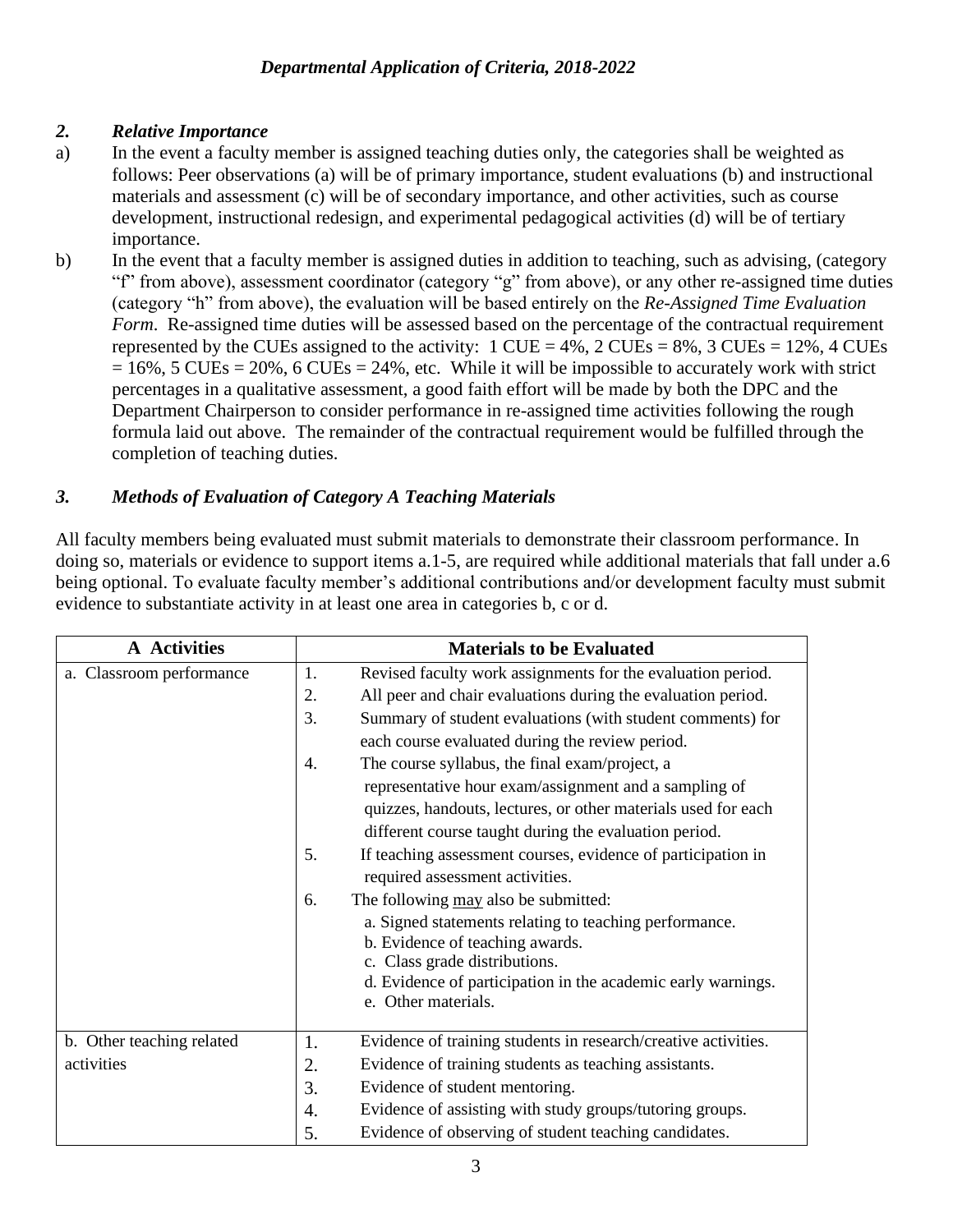| c. Curriculum development and | Original instructional materials such as homework problems,<br>1.                                   |  |
|-------------------------------|-----------------------------------------------------------------------------------------------------|--|
| revision                      | novel/original learning aids, and new hands-on activities.<br>2.                                    |  |
|                               | Updates to lecture material.<br>3.                                                                  |  |
|                               | Evidence of efforts to develop new courses, update existing<br>4.                                   |  |
|                               | courses, or change a program's curriculum.<br>5.                                                    |  |
| d. Professional development   | Documentation of participation in professional development<br>1.                                    |  |
| for teaching improvement      | activities that contribute to course development and                                                |  |
|                               | improvement of teaching. Can include, but not limited to:                                           |  |
|                               | a. Courses, workshops, conferences, seminars attended to<br>improve teaching (at CSU and elsewhere) |  |
|                               | Other teaching related educational experiences<br>b.                                                |  |
|                               | Earning a degree or certification relevant to                                                       |  |
|                               | professional development                                                                            |  |

#### a) Evaluation of Classroom Performance

Classroom observations shall be conducted by two members of a DPC, one chosen by the applicant and one by the DPC. In the event that two qualified DPC members are not available to conduct a classroom evaluation, another faculty member from within the department may serve as the second evaluator. If all other options fail, a faculty member from a related discipline may serve as the second evaluator. Evaluations must be conducted by a faculty member at or above the rank of the individual being evaluated.

Each of the observers shall complete a classroom observation using the standard *Classroom Evaluation*  form. These evaluations shall be given to the Chairperson of the DPC who shall provide them to the faculty member being evaluated and to the members of the DPC for use during an evaluation meeting. The Chairperson of the DPC will also advise the applicant and all members of the DPC as to the appropriate personnel action the applicant is requesting (probationary year level, tenure, promotion, PAI) and the language required for such action as laid out in the contract.

All *Classroom Evaluation Forms* shall be signed and dated by the primary evaluator and the faculty member being evaluated.

The department Chairperson shall conduct at least one classroom observation of every faculty member being evaluated for retention, promotion, tenure, or PAI. The class visited shall be determined in consultation with the faculty member being evaluated. The results of the visitation should be discussed with the faculty member involved. An independent signed and dated *Classroom Evaluation Form* shall be submitted by the department Chairperson to the faculty member involved and the DPC as part of the Chair's evaluation.

#### *For Post-Tenure Annual Review:*

The department chair or faculty peer from the department will conduct a classroom evaluation of all tenured faculty once every two years using the classroom observation form. A faculty member being reviewed may request either a faculty peer or chairperson observation and the chair will appoint the reviewer, based on the faculty member's request.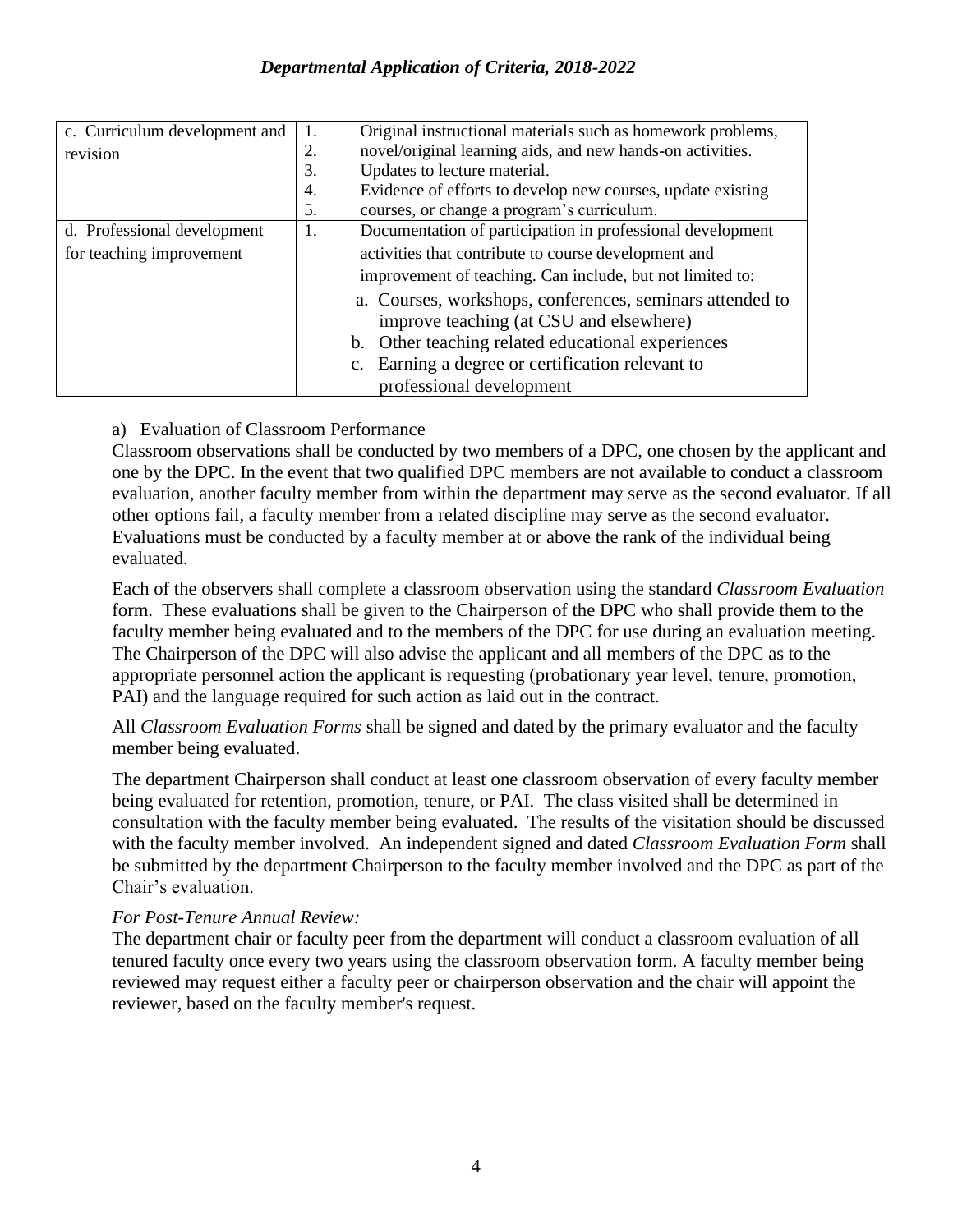#### *Classroom Observation*

| <b>Performance Standard</b> | At least 2 out of 3 observations must be rated: |
|-----------------------------|-------------------------------------------------|
| Satisfactory                | Satisfactory                                    |
| Effective                   | Effective                                       |
| <b>Highly Effective</b>     | <b>Highly Effective</b>                         |
| Significant                 | Significant                                     |
| Superior                    | Superior                                        |

In the case where one or more of the peer evaluations is lower than the specified level, the DPC may still elect to give the higher rating overall if it explicitly justifies its decision. Online asynchronous courses will be evaluated by a review of the materials, discussions, lecture recordings, and any other relevant materials. Evaluations shall be determined accordingly.

#### b) Student Evaluation of Teaching Effectiveness

At least once each academic term, each faculty member shall have his/her teaching effectiveness evaluated by students. Student evaluations of teaching effectiveness shall be compiled through use of the University's on-line evaluation form with additional department questions if approved by the Chairperson and a majority of tenured faculty.

The University's evaluation form is available on-line for all students to complete. At the end of the semester, the compiled results of the on-line evaluations shall be made available to the faculty member. Since the faculty member cannot control the choice students make regarding the completion of the online forms, no faculty member will be penalized for a low completion rate. It is expected that faculty members will encourage students to complete the on-line form through information in the course syllabus and appropriate reminders near the end of the term.

The summary of the appropriate forms shall be made available to the DPC if the faculty member is being considered for a personnel action. A faculty member shall have the opportunity to examine his/her own student evaluations. The raw data shall be preserved until the end of the personnel process.

The DPC shall consider differences in course characteristics (large/small lecture; seminar; lab) when evaluating the results. Evaluation of a faculty member's teaching/performance of primary duties will be in accord with all items listed in the Contract.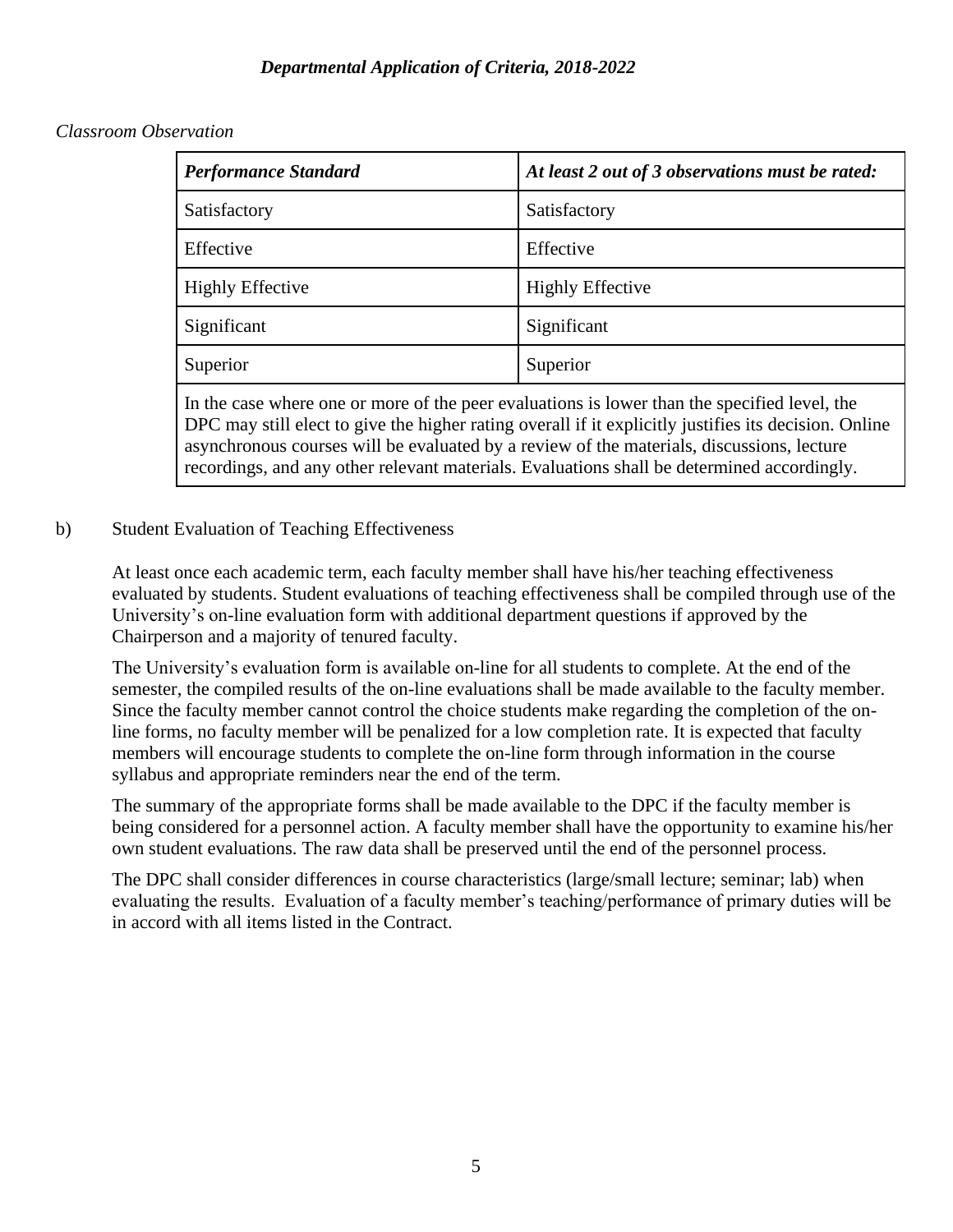| <b>Performance Standard</b> | <b>Student Evaluation Mean Score</b> |  |
|-----------------------------|--------------------------------------|--|
| Satisfactory                | $1.7 - 2.2$                          |  |
| Effective                   | $2.3 - 2.9$                          |  |
| <b>Highly Effective</b>     | $3.0 - 3.5$                          |  |
| Significant                 | $3.6 - 4.1$                          |  |
| Superior                    | $4.2 - 5.0$                          |  |

*Student Evaluations from University Online Evaluations*

When faculty teach a course for the first time or deliver courses that have been newly approved for Distance Learning, significant additional preparation is required. As such, when those courses are being evaluated for the first time, that work will be taken into account as it relates to the relative importance of student evaluations.

#### c) Evaluation of Instructional Materials

Evaluation of instructional material shall be conducted by two members of the DPC. Instructional materials are to be taken as a whole. Each evaluator shall prepare a signed and dated written statement of his/her evaluation of instructional material using the *Instructional Materials Evaluation Form*. These evaluations shall be given to the Chairperson of the DPC, who shall provide them to the faculty member being evaluated and to the other members of the DPC for use during an evaluation meeting.

In addition, the Department Chairperson shall conduct an independent evaluation of the faculty member's instructional materials. An independent *Instructional Materials Evaluation Form* shall be submitted by the department Chairperson to the faculty member and the DPC as part of the Chair's evaluation. All department *Instructional Materials Evaluation Forms* shall be signed by the primary evaluator and the faculty member being evaluated.

#### *Instructional Materials Evaluation*

| <b>Performance Standard</b> | <b>Instructional Materials Evaluation Rating</b> |
|-----------------------------|--------------------------------------------------|
| Satisfactory                | Satisfactory or higher                           |
| Effective                   | Effective or higher                              |
| <b>Highly Effective</b>     | Highly Effective or higher                       |
| Significant                 | Significant or higher                            |
| Superior                    | Superior                                         |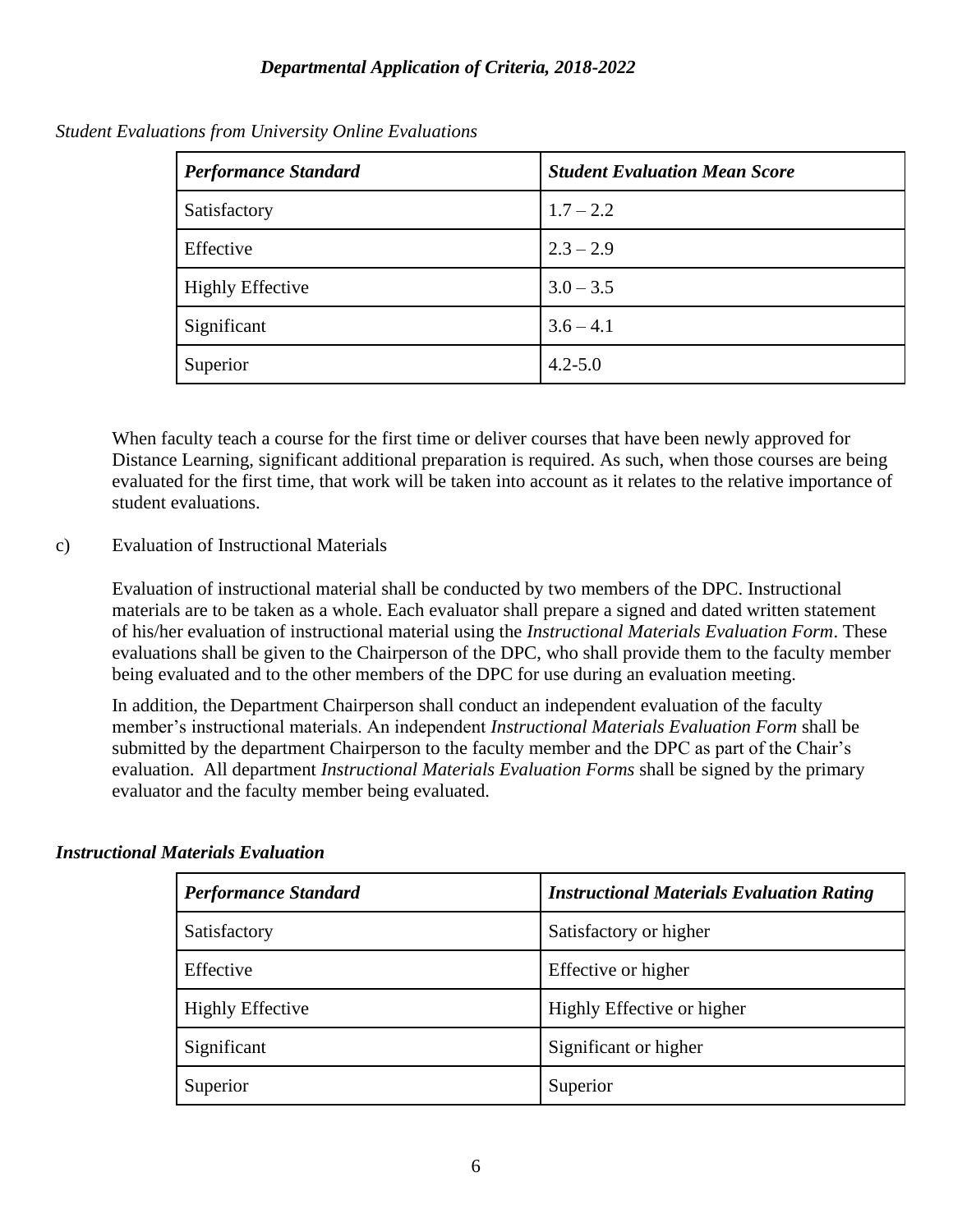### *4. Methods of Evaluation of Category B Non-Instructional Primary Duties*

The chairperson will conduct the evaluation of performance of non-instructional primary duties. The chairperson will prepare the *Re-Assigned Time Evaluation Form* with a signed and dated written statement. The performance of primary duties (beyond required classroom activities) are as central to the teaching function of the institution as direct instruction. The acquisition of resources, activities directed at program improvement and other professional development activities that are associated with these activities must be evaluated. The division of CUEs between teaching and primary duties, as listed on the approved and revised faculty workload assignment, will dictate the relative importance between these two categories where required. Compensated duties or other activities where release time has been provided do not diminish the importance of direct instructional activities, but should be viewed as significant in accord with one's professional development and the mission of the University. Below are specific instructions regarding the evaluation of B activities:

#### **Letters of Evaluation and Documentation of Activities Related to the Primary Duty**

A letter of evaluation or acknowledgment for each primary duty should be completed and included in the portfolio by the direct supervisor of the activity for whom re-assigned time has been provided. For activities spanning multiple years, only one letter of evaluation for each activity is required. If the direct supervisor of the activity is the chairperson, the chairperson may include their evaluation of the primary duty in their overall narrative of the candidate. Documentation of attendance at activities related to the assigned primary duties is required. This documentation must satisfactorily reflect one's engagement and actual participation in said activities. If release time has been granted for research, then a brief summary of the research performed must be included in this section even if a more detailed report of the research is reported in the research section. If release time has been granted for being a program coordinator, then the results of being a program coordinator may still be reported in the service section.

| <b>B</b> Non-Instructional<br><b>Activities</b> |    | <b>Materials to be Evaluated</b>              |
|-------------------------------------------------|----|-----------------------------------------------|
| a. Research Release Time                        | 1. | Letter of evaluation.                         |
|                                                 | 2. | Synopsis of activities related to the primary |
|                                                 |    | duty.                                         |
| b.<br>Program Coordinator or                    | 1. | Letter of evaluation.                         |
| <b>Administrative Release Time</b>              | 2. | Synopsis of activities related to the primary |
|                                                 |    | duty.                                         |
| c. Academic Release Time                        | 1. | Letter of evaluation.                         |
|                                                 | 2. | Synopsis of activities related to the primary |
|                                                 |    | duty.                                         |
| d. Assessment Release Time                      | 1. | Letter of evaluation.                         |
|                                                 | 2. | Synopsis of activities related to the primary |
|                                                 |    | duty.                                         |
|                                                 | 3. | Representative assessment reports.            |
|                                                 | 4. | Evidence of attendance at assessment          |
|                                                 |    | meetings.                                     |
| e. Advising Release Time                        | 1. | Letter of evaluation.                         |
|                                                 | 2. | Synopsis of activities related to the primary |
|                                                 |    | duty.                                         |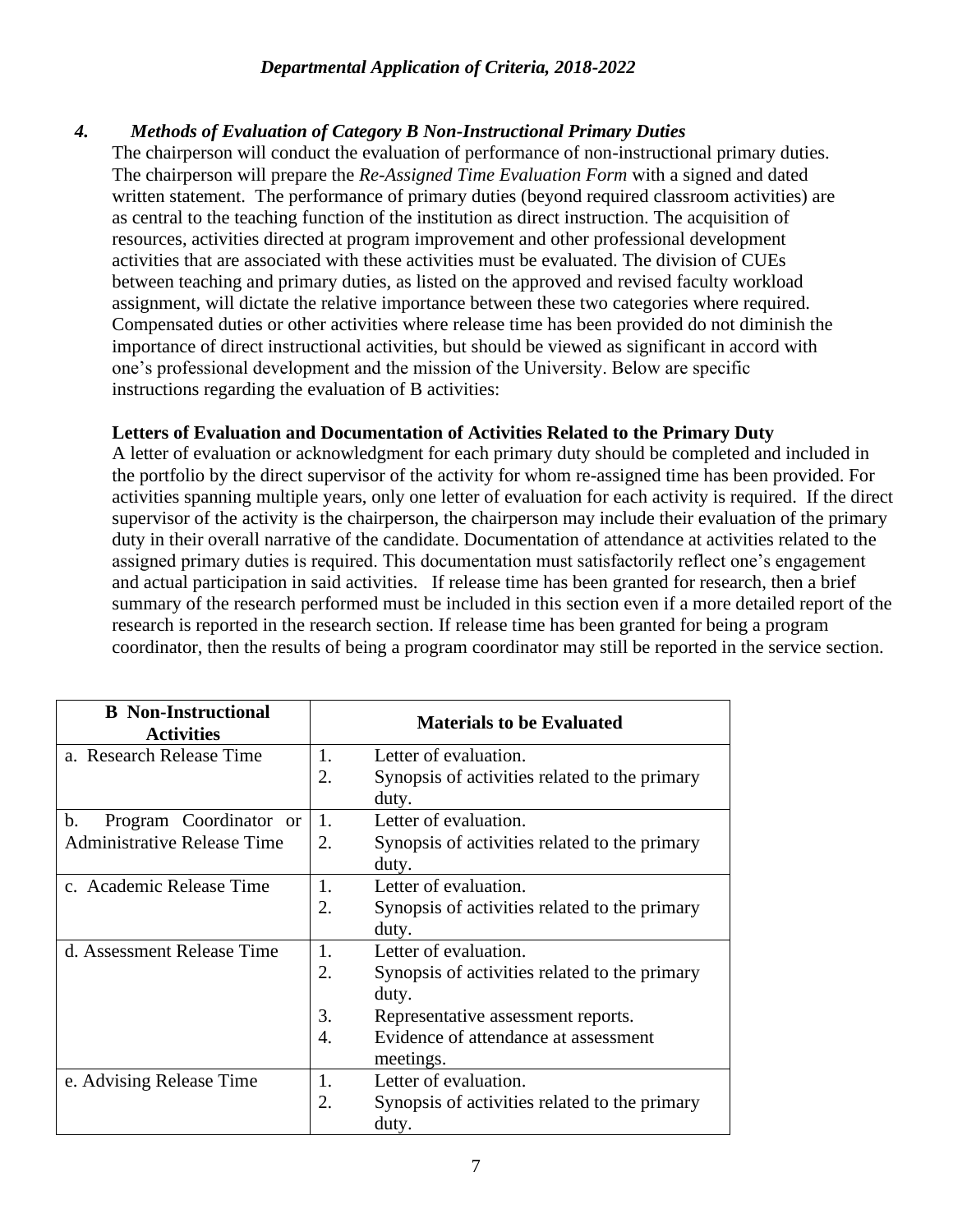|                               | Summary of completed advisor surveys          |
|-------------------------------|-----------------------------------------------|
|                               | (where available).                            |
|                               | Evidence of attendance at advising meetings.  |
| f. Other Type of Release Time | Letter of evaluation.                         |
|                               | Synopsis of activities related to the primary |
|                               | duty                                          |

#### **B. Research/Creative Activity**

#### *1. Categories of Materials and Activities*

Faculty members shall not be restricted or limited in the areas in which they engage in scholarly

activities. The most significant criterion for evaluation shall be evidence that the faculty member is active and engaged in his/her discipline. No limits are to be placed on the kinds of research/creative activities selected, as long as there is a demonstrable relationship between the faculty member's research and his/her academic area. The Department recognizes that research within Geography and Sociology may differ significantly and, further, that a variety of different kinds of research may be appropriate within each discipline. The categories that follow are meant to describe relative rankings of activities in accordance with section 19.3(3)(b) of the Contract; and the activities listed within each category are meant to be illustrative of the kinds of activities that may be considered in each category. These lists are not meant to be either definitive or exhaustive. A faculty member may suggest the appropriate category in which a particular activity should be counted. Each faculty member is encouraged to consult with the DPC concerning his/her activities, their category ranking, and the appropriate documentation.

#### *Category I:*

a) Published book from an established, non-vanity, publisher. Documentation may consist of the title page or table of contents of a book as the publication appeared in print, or a letter from an editor or publisher accepting a book for an upcoming publication. The faculty member may request that a fulllength book to be equal in weight to multiple articles. If this is requested, this request must be part of the faculty member's portfolio and include a table of contents and a title page showing the book's publisher.

b) Peer-reviewed articles, whether in journals, books, or other venues including articles which have been accepted for publication and not yet published for which the faculty member is the primary/corresponding author. Documentation may consist of off-prints of the published work, an electronic copy of the first page of an article, or a letter from an editor or publisher accepting an article for an upcoming publication.

c) Peer-reviewed articles, whether in journals, books, or other venues including articles which have been accepted for publication and not yet published for which the faculty member is NOT the primary/corresponding author but to which the faculty member has made a major contribution. Documentation may consist of off-prints of the published work, an electronic copy of the first page of an article, or a letter from an editor or publisher accepting an article for an upcoming publication. In such cases the DPC will look carefully at the contribution of the candidate to the work in making their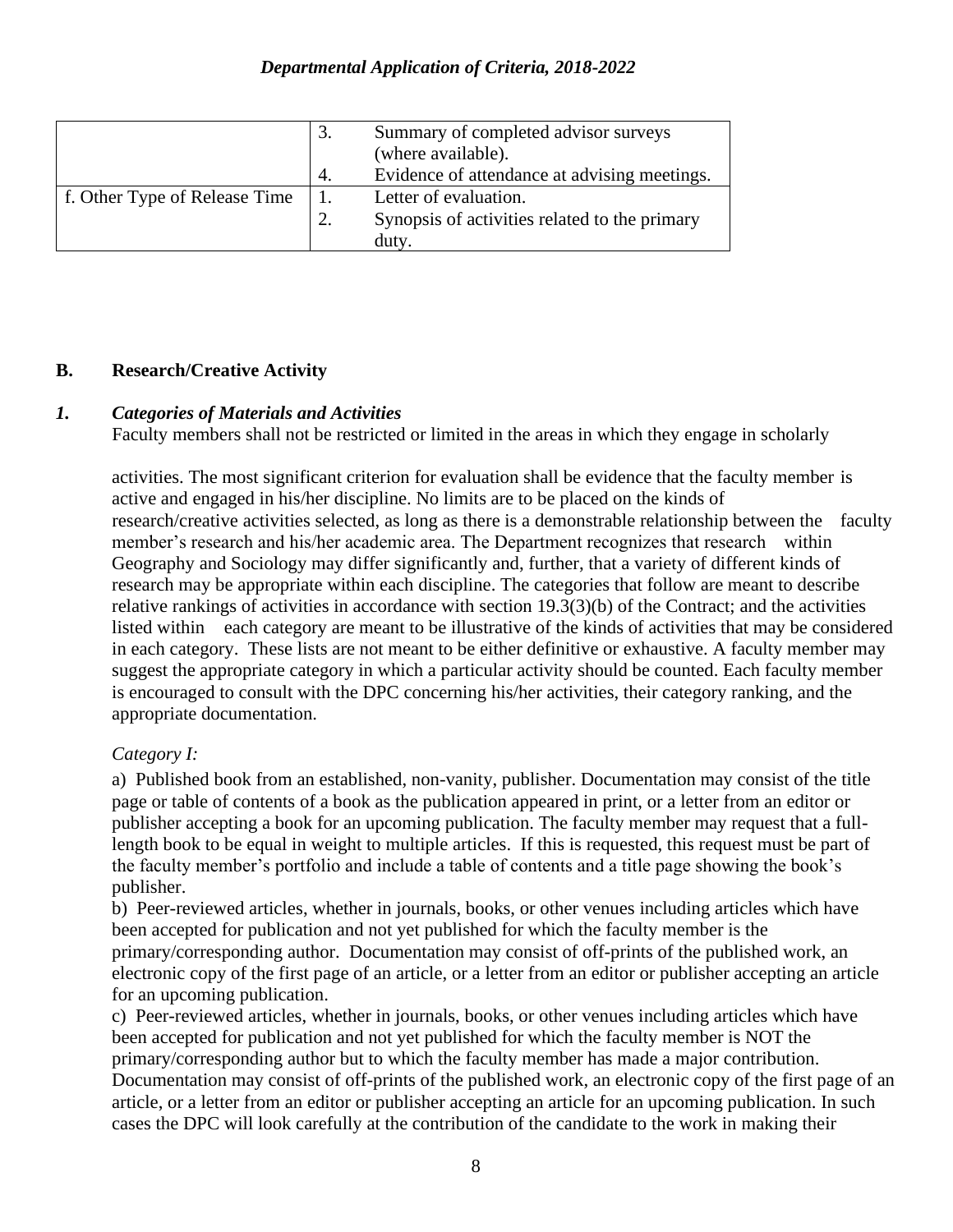determination. It is the responsibility of the candidate to fully explain their role in the project so the DPC can make a well informed decision.

d) Award of an external grant or fellowship. No limit is to be placed on the kind of grant or the purpose for which it was awarded, so long as there is a demonstrable relationship between the award and the faculty member's discipline and/or area of expertise. Documentation must include the grant award letter.

- e) Editing or co-editing an edited book-length volume from an established, non-vanity, publisher. Documentation may consist of the title page or table of contents of a book as the publication appeared in print, or a letter from an editor or publisher accepting a book for an upcoming publication.
- f) Substantial professional reports produced for or with a government body or community organization related to the faculty member's subject area. Documentation may consist of the title page and table of contents of the report, as well as a web link to the full report, if available.

#### *Category II:*

- a) Manuscripts submitted to or in review in peer-reviewed publications. Documentation may consist of letters, faxes or e-mails from the editor or publisher acknowledging receipt or providing a status report.
- b) Peer-reviewed articles, whether in journals, books, or other venues including articles which have been accepted for publication and not yet published for which the faculty member is NOT the primary/corresponding author and the faculty member has NOT made a major contribution. Documentation may consist of off-prints of the published work, an electronic copy of the first page of an article, or a letter from an editor or publisher accepting an article for an upcoming publication.
- c) Publications in any venue not covered in Category I. No limit is to be placed on the kinds of manuscripts published or on the publications in which the manuscripts appear, so long as there is a demonstrable relationship to the faculty member's discipline and/or area of expertise. Documentation shall conform to the guidelines in Category I.
- d) Award of internal grants or fellowships. No limit is to be placed on the kind of grant or the purpose for which it was awarded, so long as there is a demonstrable relationship between the award and the faculty member's discipline and/or area of expertise. Documentation must include the grant award letter.
- e) Book reviews published in professional journals or similar publications
- f) Paper(s) presented at professional meetings, or evidence that a paper has been accepted for presentation at such a meeting that will not take place until after the evaluation period.
- g) Invited scholarly presentations at academic institutions or professional organizations.
- h) Activities related to a multi-year grant not claimed in Category I.

#### *Category III:*

- a)Manuscripts in preparation. The acceptability of unpublished manuscripts and the appropriate documentation shall be determined by the DPC in consultation with the faculty member. The Chair of the DPC may designate a referee in the same area of expertise to provide a written evaluation of the materials submitted, on the Department Unpublished Materials form, for consideration by the DPC.
- b) Research in progress. The acceptability of ongoing research and the appropriate documentation shall be determined by the DPC in consultation with the faculty member. The Chair of the DPC may designate a referee in the same area of expertise to provide a written evaluation of the materials submitted, on the Department Unpublished Materials form, for consideration by the DPC.
- c) Grant or fellowship proposals or applications in preparation. The acceptability of such proposals shall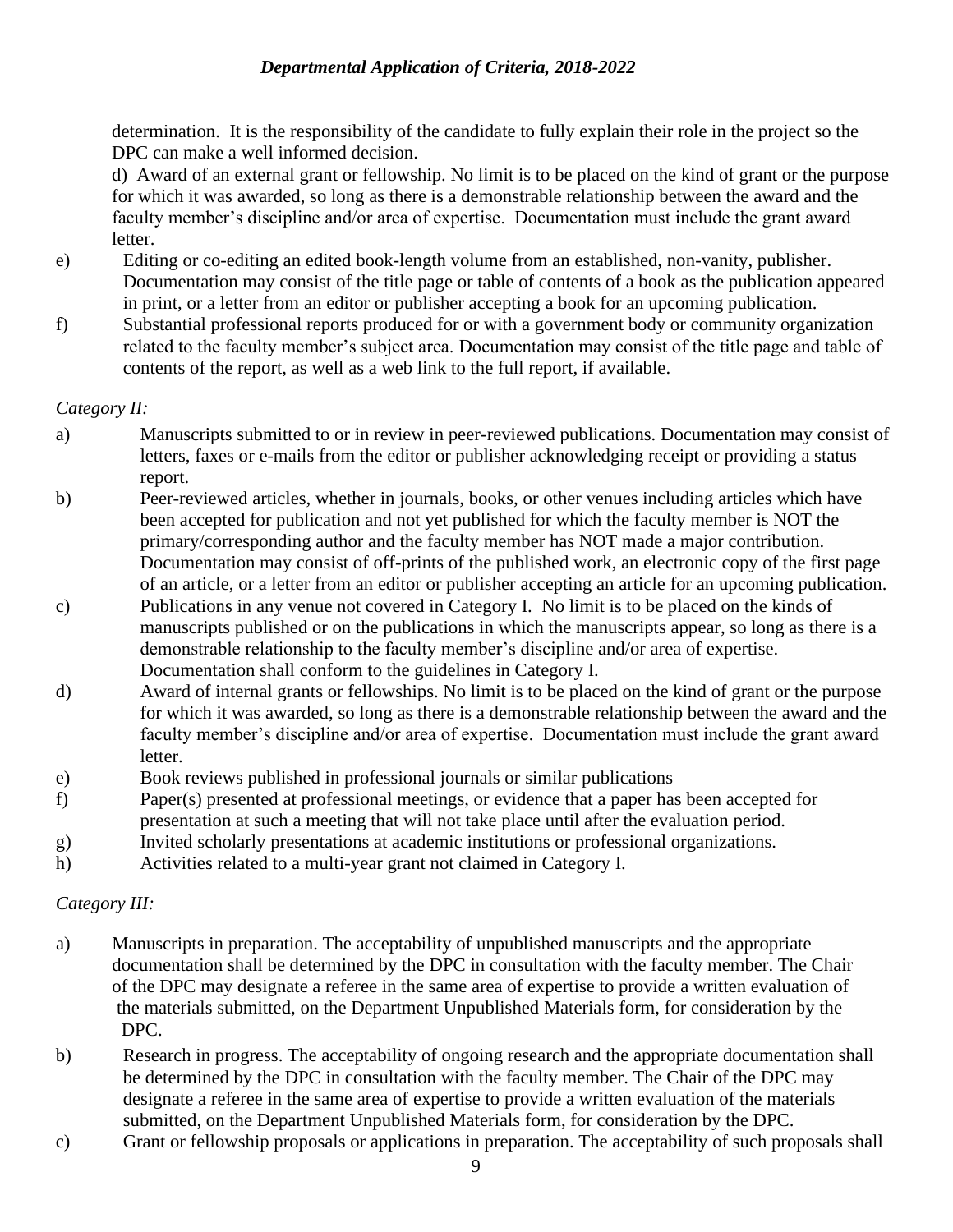be judged by the DPC, which may solicit the opinions of referees in the faculty member's discipline and/or area of expertise.

- d) The development of research collaborations with institutions or community-based organizations, so long as there is a demonstrable relationship between the organization's purpose or agenda and the faculty member's discipline and/or area of expertise.
- e) Serving as a peer reviewer for granting agencies, publications, publishers, or any other area in which the faculty member's expertise is recognized. Acceptable documentation shall be copies of letters acknowledging receipt of the faculty member's reviews.
- f) Statements from professionals outside the University testifying to the faculty member's participation in ongoing research or creative projects, to the quality or importance of the faculty member's work, to the value or importance of the faculty member's contributions to his/her discipline or area of expertise, and so forth. It is the responsibility of the faculty member to ensure timely submission of any statement(s) that he/she wishes to have considered by the DPC.

## *Category IV:*

- a) Classes taken to update skills. Such classes may relate to the faculty member's discipline or area of expertise, or to teaching and/or pedagogy in their theoretical or practical aspects.
- b) Progress toward a related degree. The appropriateness of such a degree, including its level and subject matter, shall be determined by the DPC in consultation with the faculty member.
- c) Acquisition of knowledge in a specific area, so long as there is a demonstrable relationship between the area in question and the faculty member's discipline, area of expertise, ongoing research, collaboration with other professionals, and so forth. Appropriate documentation shall be determined by the DPC in consultation with the faculty member.
- d) Talks, lectures, seminars, or special presentations given to groups within or outside of the University. Documentation may include, but is not limited to, flyers announcing the presentation, reviews of the presentation, or communications from the organizers of or participants in the event.

## *2. Methods of Evaluation*

Guidelines for evaluations of research/creative activity. Based on documented evidence presented for the criteria Categories I-IV, the candidate will be judged by the voting members of the DPC as to whether or not s/he has fulfilled the standard indicated for the appropriate category. The standards for evaluation are as follows:

| Performance<br><b>Standard</b> | As Required for:                                                          | <b>Completion of:</b>                                                       |
|--------------------------------|---------------------------------------------------------------------------|-----------------------------------------------------------------------------|
| Appropriate                    | Retention in probationary year one                                        | One criterion in Category III or IV                                         |
| Satisfactory                   | Retention in probationary year two                                        | Two criteria in Category III or IV                                          |
| <b>Highly Satisfactory</b>     | Retention in probationary year three;<br>Promotion to Assistant Professor | Three criteria in Category III or IV                                        |
| Effective                      | Retention in probationary year four;<br>Promotion to Assistant Professor  | One criterion from Category II and One<br>criterion from Category III or IV |

*Research/Creative Activity Evaluation*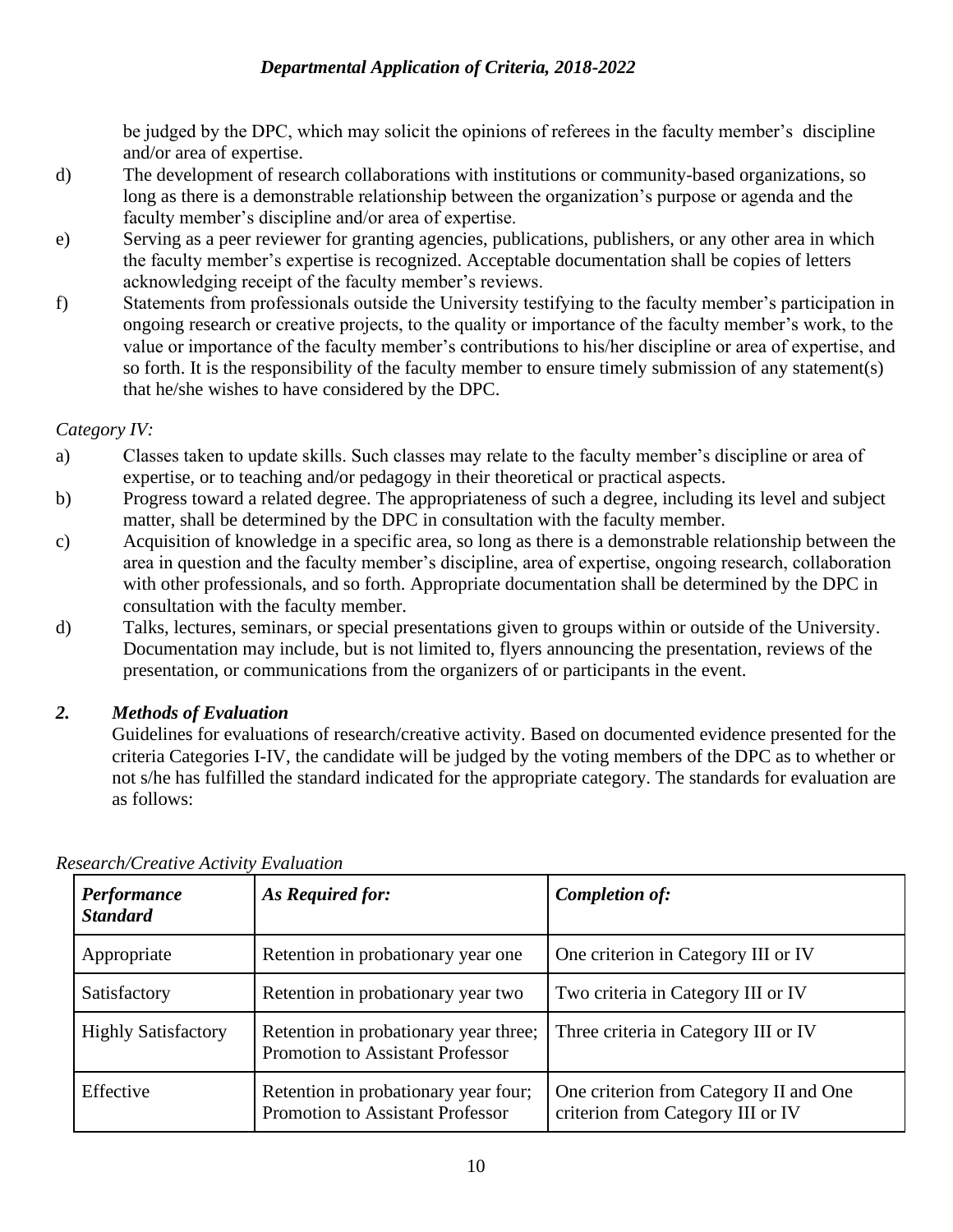| <b>Highly Effective</b> | Retention in probationary year five         | Two criteria from Category II and Two<br>criteria from Category III or IV                                                                      |
|-------------------------|---------------------------------------------|------------------------------------------------------------------------------------------------------------------------------------------------|
| Significant             | Tenure; promotion to Associate<br>Professor | At least one criterion from Category I (at<br>least one peer-reviewed publication); Two<br>additional criteria from Categories I - IV          |
| Superior                | Promotion to Professor; PAI                 | At least two criteria from Category I (at least<br>one peer-reviewed publication); At least four<br>additional criteria from Categories I - IV |

## *Post-Tenure Annual Evaluation*

| <b>Performance Standard</b> | During a One-Year Period, Completion of:                                                        |
|-----------------------------|-------------------------------------------------------------------------------------------------|
| Adequate                    | At least one criterion from Category III or higher; one<br>criterion from Category IV or higher |
| Exemplary                   | At least one criterion from Category II; two criteria<br>from Category IV or higher.            |

For **PAI**, the candidate must demonstrate:

Superior performance in Teaching/Primary duties and in EITHER Research or Service;

Significant performance must be shown for the remaining area.

With regard to the evaluation of materials on the basis of **exceptionality**, the materials submitted must exceed the standard of performance required for the given action.

#### **C. Service**

## *1. Categories of Materials and Activities*

Faculty members are expected to participate in university and/or community related activities. A summary record of such activities is to be provided as part of the portfolio. Supporting evidence for these activities is also expected.

Faculty members participate in a wide variety of service activities. In the portfolio, these activities should be categorized in one or more of the five categories listed below. Suggestions for possible activities within each list are shown within each category. Lists are not meant to be all-inclusive, nor is it necessarily expected that faculty members will have activities within each category.

- a) Service to Field and Professional Organizations, including:
	- Offices in professional organizations
	- Membership and participation in professional organizations
- b) Service to University, including:
	- Offices in University committees
	- Membership in University committees
	- Assistance in the Honors programs, University Without Walls or other special programs
	- Faculty Union service
	- Speaking to classes outside the college
- c) Service to College, including: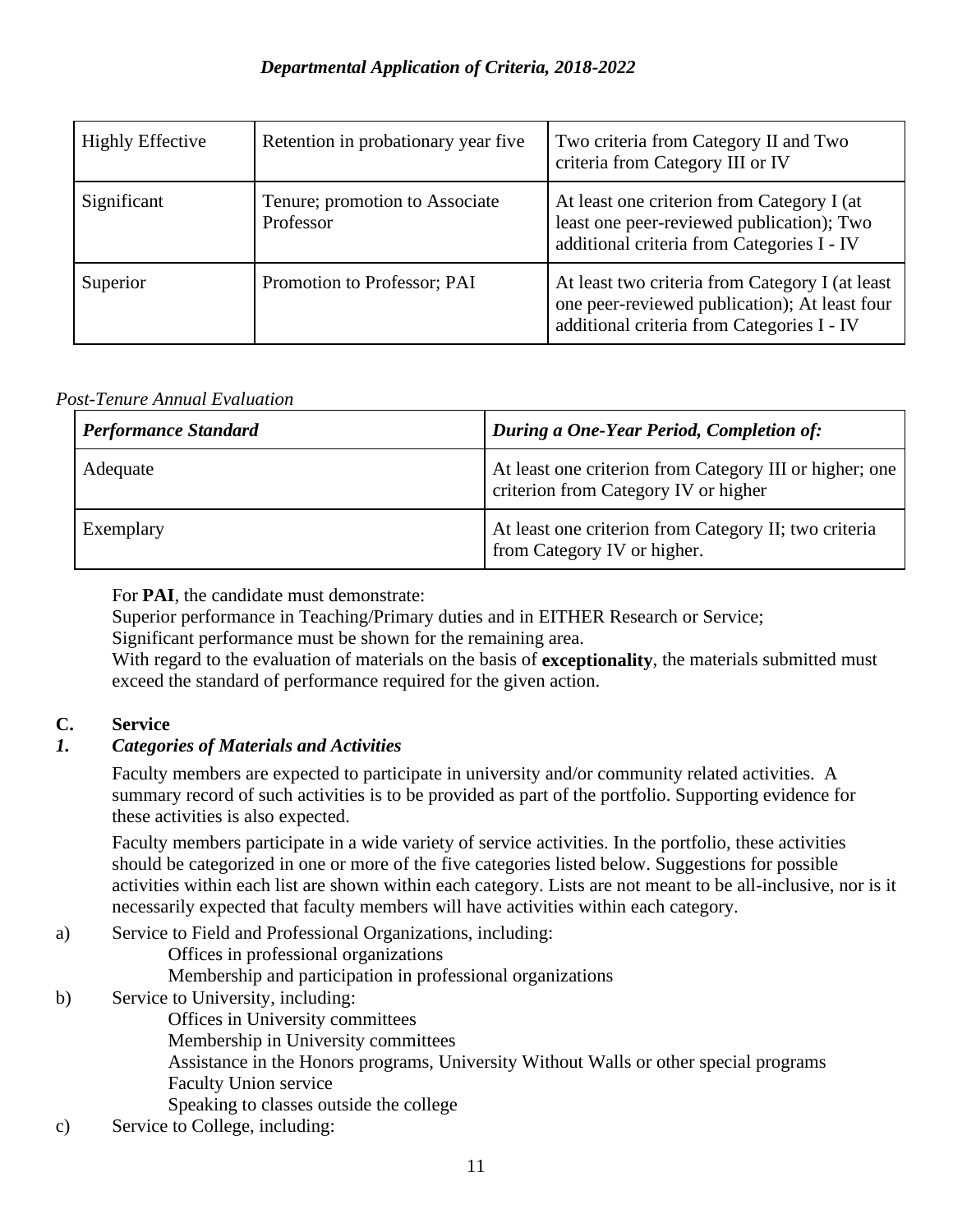Offices in College committees Membership in College committees Speaking to classes in other departments within the college d) Service to Department, including: Offices in Departmental committees Membership in Departmental committees Student advising Career counseling and internship supervision Maintenance of laboratory equipment Assistance with departmental promotion activities Assistance with student groups School visitations and other recruitment activities Speaking to classes of other faculty members within the department Applying for grants for Departmental equipment and activities. e) Service to Community, including: Involvement in community activities which draw upon one's academic skills Boards of Directors of Community Organizations and Agencies related to one's area(s) of expertise Volunteer work which draws upon one's academic skills Professional speaking engagements in the community

General community outreach

#### *2. Relative Importance*

Care must be taken when evaluating service to consider the committee assignments and work available to the faculty member, the place of the faculty member in their professional growth, and the nature of the faculty member's academic background.

Not every discipline lends itself to the same service opportunities, especially as it is related to community activities. It is also anticipated that the amount of service activities engaged in by a faculty member may vary from year to year. Another obligation may arise resulting in a decline in service while the faculty member nonetheless continues in good faith to engage in some of the activities listed above.

Evaluation of a faculty member's service will be in accord with all items listed in the Contract.

#### *3. Methods of Evaluation*

Faculty members' service activities will be judged based on the number of activities and the quality of each activity. For example, serving in a leadership position on a committee will be evaluated as being more significant than membership alone. Serving on the board of a community organization carries more weight than an ad hoc committee membership of community organization. In addition, faculty members may request more consideration for special activities by attaching an additional explanation of the specific work involved in this activity. The DPC will judge whether to give the faculty member extra consideration. Faculty members are encouraged to use this option if applicable. It is recognized that quality of service ranks higher than the quantity of activities.

The DPC and the contract recognize that a faculty member, when applying for tenure, has begun with an expectation for retention of appropriate service in probationary year one, satisfactory in probationary year two, and so forth. Evaluation language by the DPC will reflect this. The performance standard for the faculty member in multi-year evaluations shall be determined by considering accrued activities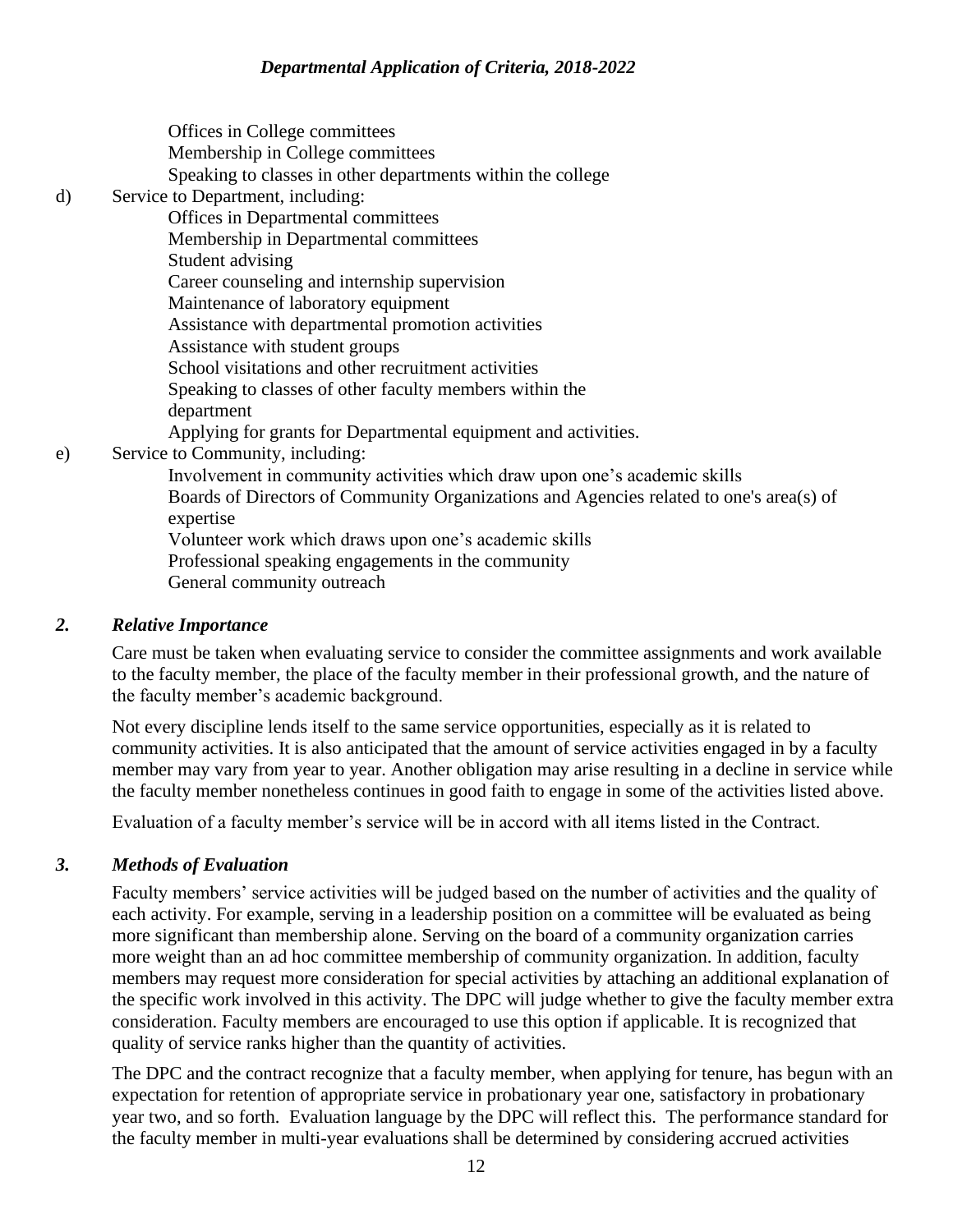demonstrated by documented activities and comparing to the standards listed below.

## *4. Guidelines for Evaluation of Service*

| Performance<br><b>Standard</b> | As Required for:                                                          | Completion of:                                                                                                                                                                                                                                                                                            |
|--------------------------------|---------------------------------------------------------------------------|-----------------------------------------------------------------------------------------------------------------------------------------------------------------------------------------------------------------------------------------------------------------------------------------------------------|
| Appropriate                    | Retention in probationary year one                                        | Acceptable performance in at least one<br>activity                                                                                                                                                                                                                                                        |
| Satisfactory                   | Retention in probationary year two                                        | Acceptable performance in at least two<br>activities (at least one to the college or<br>university)                                                                                                                                                                                                       |
| <b>Highly Satisfactory</b>     | Retention in probationary year three;<br>Promotion to Assistant Professor | Acceptable performance in at least three<br>activities (at least one to the college or<br>university)                                                                                                                                                                                                     |
| Effective                      | Retention in probationary year four;                                      | Acceptable performance in at least three<br>activities (at least two to the college,<br>university, or department)                                                                                                                                                                                        |
| <b>Highly Effective</b>        | Retention in probationary year five                                       | Acceptable performance in at least four<br>activities (at least two to the college,<br>university, or department)                                                                                                                                                                                         |
| Significant                    | Tenure; promotion to Associate<br>Professor                               | 1. Acceptable performance in four activities<br>(at least must be two to the college,<br>university, or department);<br>2. significant performance (a leadership role)<br>in any of the activities listed above                                                                                           |
| Superior                       | Promotion to Professor; PAI                                               | 1. Acceptable performance in four activities<br>(at least two must be to the college,<br>university, or department);<br>2. significant performance (a leadership role)<br>in any least two of the activities listed above,<br>at least one of which must be to the college,<br>university, or department. |

## *Post-Tenure Annual Evaluation*

| <b>Performance Standard</b> | During a One-Year Period, Completion of:                                                                                   |
|-----------------------------|----------------------------------------------------------------------------------------------------------------------------|
| Adequate                    | Acceptable performance in at least three activities (at<br>least two must be to the college, university, or<br>department) |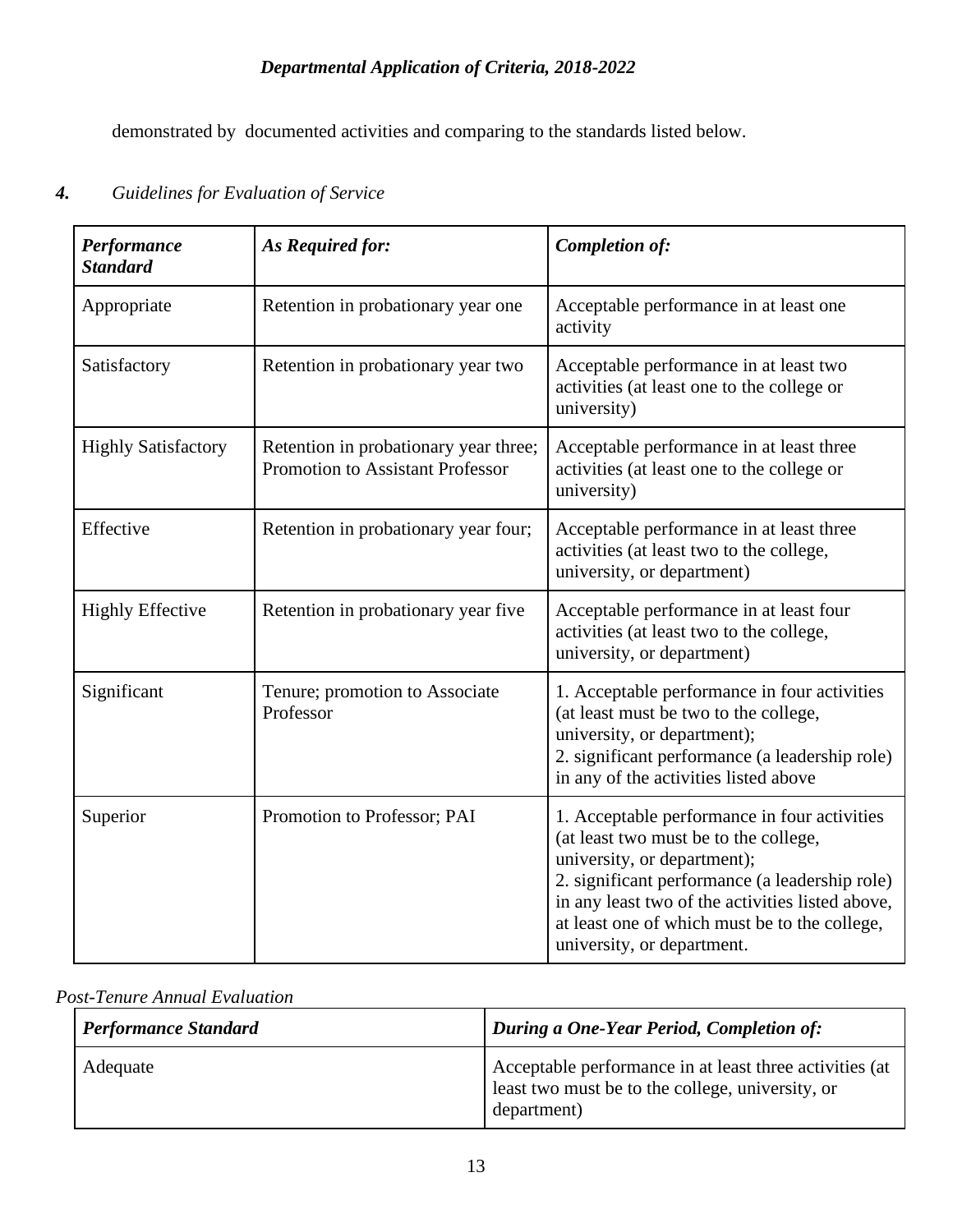| Exemplary | 1. Acceptable performance in four activities (at least)<br>must be two to the college, university, or |
|-----------|-------------------------------------------------------------------------------------------------------|
|           | department);                                                                                          |
|           | 2. significant performance (a leadership role) in any<br>of the activities listed above               |

i. For **PAI**, the candidate must demonstrate:

Superior performance in Teaching/Primary duties and in EITHER Research or Service; Significant performance must be shown for the remaining area.

The DPC may also choose to change the service ranking of a faculty member one level up. If the DPC decides to do this, they must include a letter in the portfolio explaining the reason for this change.

All members of the DPC will review and discuss documentation of service submitted by a candidate. They may request a written statement as to the quality of the service from other persons involved in the service activities documented by the candidate.

It is recognized that holding office in national, university, college, or departmental committees is more time-consuming and requires more effort than membership in any of the above activities, therefore, holding office should be counted as a two-point activity, where applicable according to the formula above.

On occasion, a faculty member may receive CUE's for one of the service activities on the list, such as service as Faculty Senate President. The department considers this to be in recognition of the importance of the service activity. It is not to be construed as a reallocation of the activity to Teaching/Primary Duties.

All the categories of service activities are of equal importance. It is expected that individuals will document widely differing activities and emphases in their service contributions; the importance of such activities will be considered on the basis of each individual's documentation.

Evaluation of a faculty member's service will be in accord with all items listed in the Contract. The table below offers examples of each category, but in no way is meant to be exhaustive.

| <b>Service Group</b>              | <b>Acceptable Performance</b> | <b>Significant Performance</b> |
|-----------------------------------|-------------------------------|--------------------------------|
| <b>Service to Field and</b>       | Membership and participation  | Offices in professional        |
| <b>Professional Organizations</b> | in professional organizations | organizations                  |
| <b>Service to University</b>      | Membership in University      | Offices in University          |
|                                   | committees                    | committees                     |
| <b>Service to College</b>         | Membership in College         | Offices in College committees  |
|                                   | committees                    |                                |
| <b>Service to Department</b>      | Membership in Departmental    | Offices in Departmental        |
|                                   | committees                    | committees                     |
|                                   | School visitations            | Mentoring students to develop  |
|                                   | Assistance with student       | leadership in student groups   |
|                                   | groups                        | and clubs                      |
| <b>Service to Community</b>       | Volunteer work which calls    | Boards of Directors of         |
|                                   | upon one's academic skills    | Community Organizations and    |
|                                   |                               | Agencies related to one's      |
|                                   |                               | $area(s)$ of expertise         |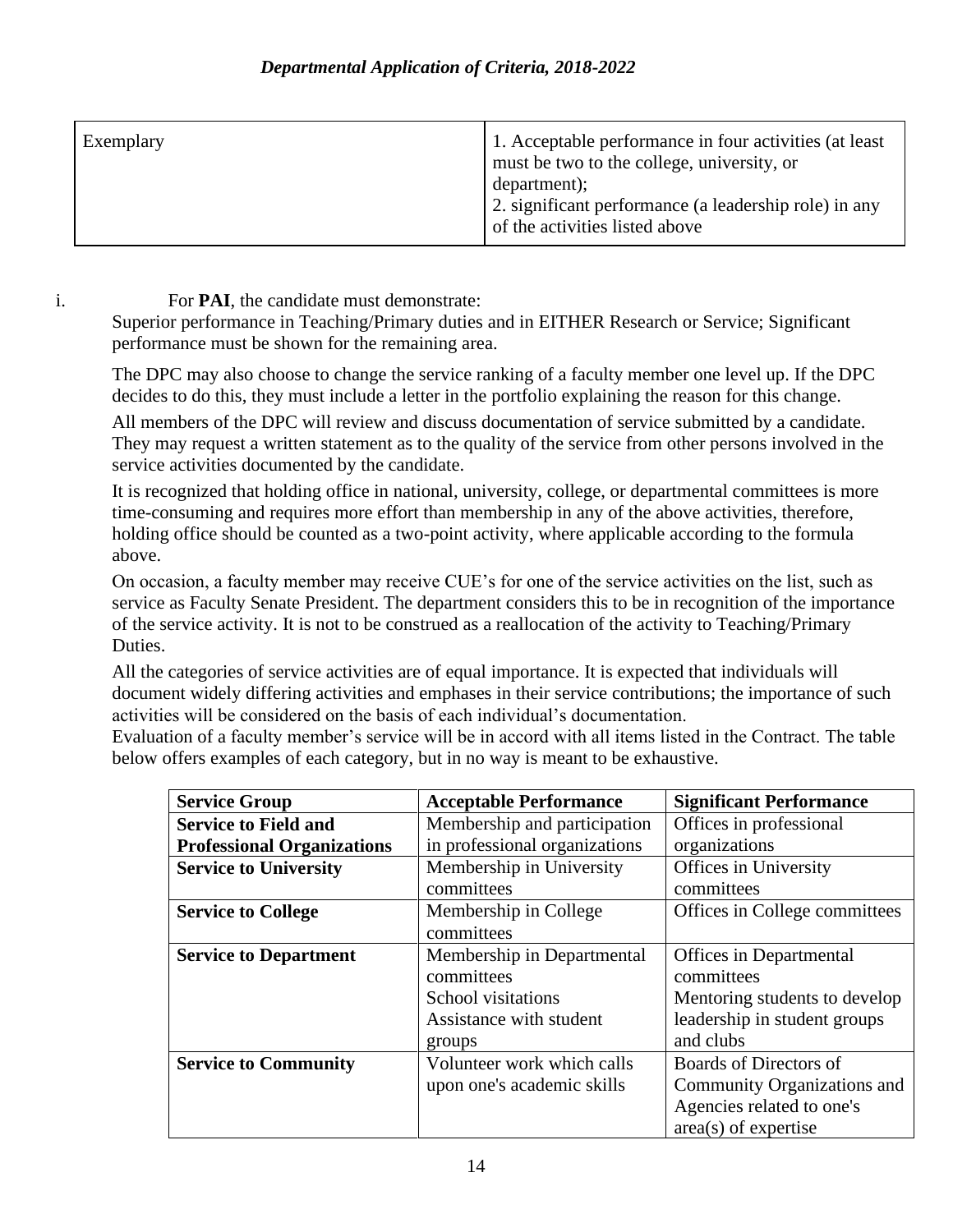## **IV. Departmental Application of Criteria for Exceptionality**

An eligible employee who applies for consideration for tenure or promotion on the basis of exception or for tenure by exception in the fourth or fifth years must meet the relevant university criteria as described in the contract. In addition, the employee must show evidence of exceptional performance beyond that otherwise required in *two of the three* areas of evaluation.

#### **Exceptionality in the area of Teaching**

- 1. Creation of two or more new courses.
- 2. Development of a new degree or certificate program for CSU.
- 3. Student evaluations consistently rating the faculty member at 4.2-5.0 over the entire evaluation period.
- 4. Faculty Excellence Award in the area of Teaching from CSU or other professional bodies.

**Method of Evaluation:** An individual submits a representative sample of materials that provides evidence for *any two* or more of the exceptionality criteria.

#### **Exceptionality in the area of Research**

Two additional Category I Research and Creative Activities.

a) Published book from an established, non-vanity, publisher. Documentation may consist of the title page or table of contents of a book as the publication appeared in print, or a letter from an editor or publisher accepting a book for an upcoming publication. The faculty member may request that a fulllength book to be equal in weight to multiple articles. If this is requested, this request must be part of the faculty member's portfolio and include a table of contents and a title page showing the book's publisher.

b) Peer-reviewed articles, whether in journals, books, or other venues including articles which have been accepted for publication and not yet published for which the faculty member is the primary/corresponding author. Documentation may consist of off-prints of the published work, an electronic copy of the first page of an article, or a letter from an editor or publisher accepting an article for an upcoming publication.

c) Peer-reviewed articles, whether in journals, books, or other venues including articles which have been accepted for publication and not yet published for which the faculty member is NOT the primary/corresponding author but to which the faculty member has made a major contribution. Documentation may consist of off-prints of the published work, an electronic copy of the first page of an article, or a letter from an editor or publisher accepting an article for an upcoming publication. In such cases the DPC will look carefully at the contribution of the candidate to the work in making their determination. It is the responsibility of the candidate to fully explain their role in the project so the DPC can make a well-informed decision.

d) Award of an external grant or fellowship. No limit is to be placed on the kind of grant or the purpose for which it was awarded, so long as there is a demonstrable relationship between the award and the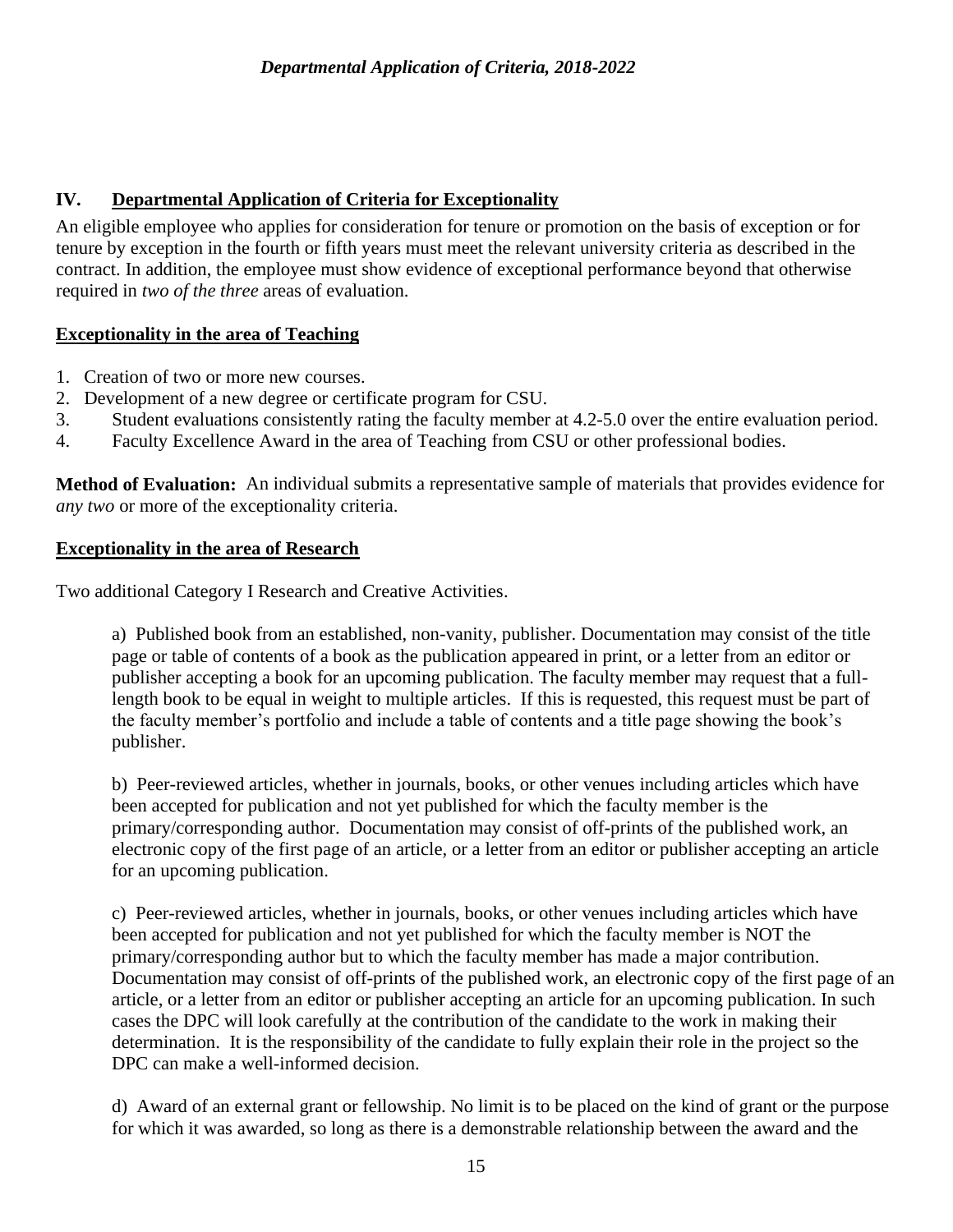faculty member's discipline and/or area of expertise. Documentation must include the grant award letter.

- e) Editing or co-editing an edited book-length volume from an established, non-vanity, publisher. Documentation may consist of the title page or table of contents of a book as the publication appeared in print, or a letter from an editor or publisher accepting a book for an upcoming publication.
- f) Substantial professional reports produced for or with a government body or community organization related to the faculty member's subject area. Documentation may consist of the title page and table of contents of the report, as well as a web link to the full report, if available.

**Method of Evaluation:** An individual submits evidence for *any two* or more of the above activities.

## **Exceptionality in the area of Service**

- 1. Award of Faculty Excellence Award in the area of Service from CSU or other professional bodies.
- 2. Service as an officer of a professional organization at the national or international level.
- 3. Chair of a planning committee for a state or national conference.
- 4. Participation on a committee/task force that reviews/develops policy related to one's area of expertise at the national or international level.
- 5. Meets standards for tenure and has two or more significant contributions at the university or college level.

**Method of Evaluation:** An individual submits a representative sample of materials that provide evidence for *any two* or more of the above activities.

## **V. UNIT A FACULTY: Application for Promotion**

For a faculty member to be promoted to the position of **Assistant Professor**, the individual must be rated as "highly effective" in the Teaching/Performance of Primary Duties category, in research and creative activities the faculty member must be rated as "satisfactory," and he/she must also have achieved a "satisfactory" rating in service.

For a faculty member to be promoted to the position of **Associate Professor**, the individual must be rated as "superior" in the Teaching/Performance of Primary Duties category, in research and creative activities the faculty member must be rated as "significant," and he/she must also have achieved a "significant" rating in service.

For a faculty member to be promoted to the position of **Professor**, the individual must be rated as "superior" in the Teaching/Performance of Primary Duties category, in research and creative activities the faculty member must be rated as "superior," and he/she must also have achieved a "superior" rating in service.

## **VI. UNIT A FACULTY: Application for PAI**

For a faculty member to receive a **PAI (Professional Advancement Increase**, the individual must be rated as "superior" in the Teaching/Performance of Primary Duties category, and he/she must be rated a minimum of one "superior" in research/creative activities and "significant" in service; or may be rated "significant" in research/creative activities and "superior" in service.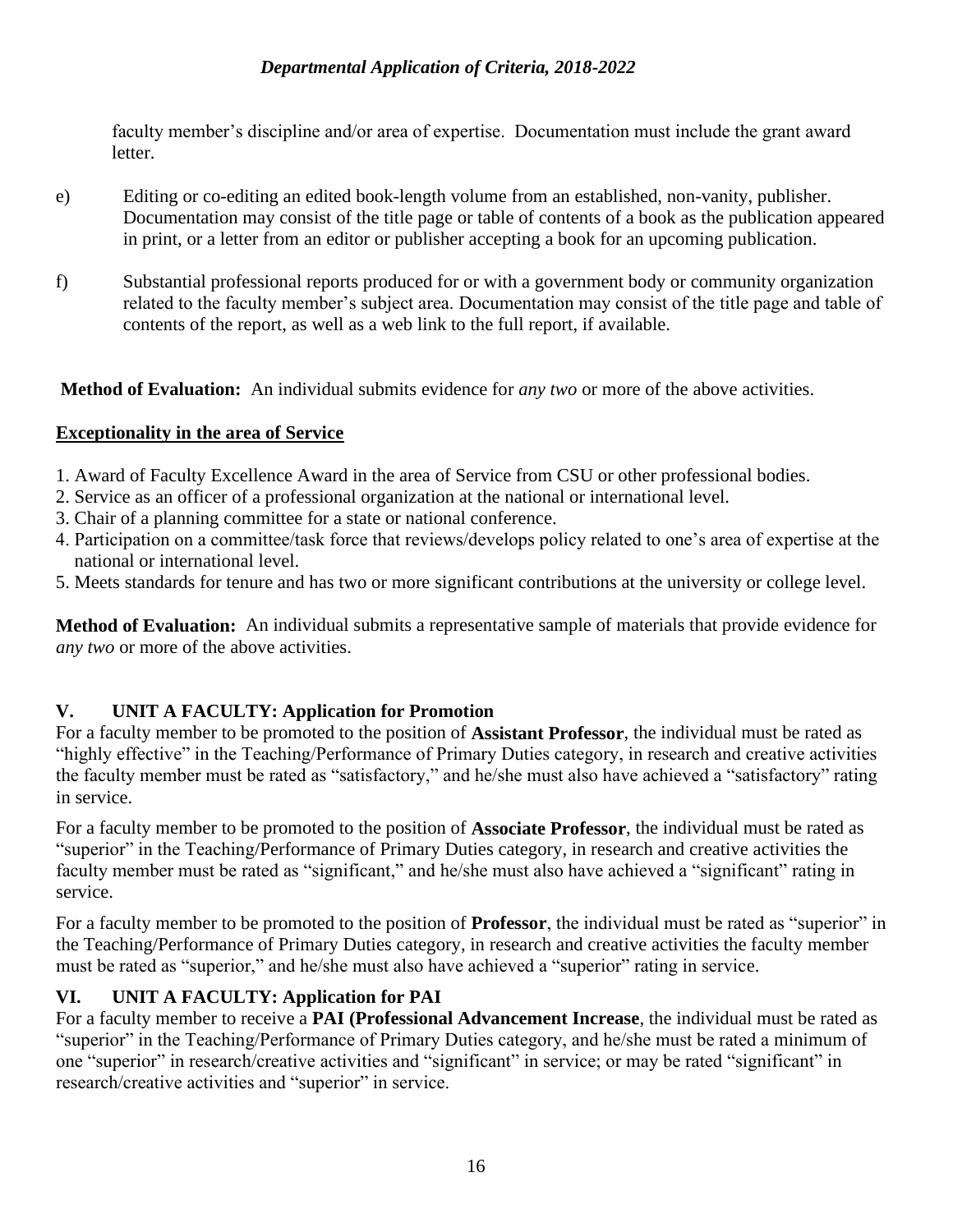## **VII. UNIT B FACULTY: Categories of Appropriate Materials and Methods of Evaluation**

Unit B faculty members (lecturers) shall not be evaluated until they have completed one full academic term of service at the University. The responsibility for evaluating Unit B faculty members shall reside with the Department Chair.

## **A. Categories of Materials and Activities**

- 1. Classroom observation, evidenced by the Department Classroom Evaluation Form.
- 2. Student evaluations, evidenced by the Student Evaluation of Instructor Form.
- 3. Instructional materials, evidenced by the Instructional Materials Evaluation Form.
- 4. Other materials and/or activities related to teaching, such as course development, program development, professional development, and classroom experimental activities.

## **B. Relative Importance**

- 1. The categories shall be weighted as follows: 1: 50%; 2: 25%; 3: 25%.
- 2. Documented activities or materials in category 4 may be used to make up a deficiency in one of the first three categories or to raise the overall evaluation of the faculty member.

## **C. Methods of Evaluation**

## *1. Classroom observation.*

The classroom performance of the faculty member shall be observed at least twice during the period under evaluation. The class visited shall be determined in consultation with the faculty member being evaluated. One observation shall be conducted by the Department Chair and a second by another faculty member in the same discipline as the faculty member being evaluated, so long as the observing faculty member is covered by the Unit A contract. Faculty members other than the Department Chair performing the classroom observation shall be appointed by the Department Chair in consultation with the faculty member who is being evaluated. The observer shall prepare a written statement of his/her observations using the Department's standard Classroom Evaluation Form. The statement shall be signed by the observer and by the faculty member being evaluated. A copy of the evaluation shall be given to the faculty member and the original shall be forwarded to the Department Chair. The results of the visit should be discussed with the faculty member.

- To be judged "satisfactory" in this category, the evaluations must be "satisfactory" or higher.
- To be judged "highly effective" in this category, the evaluations must be "highly effective" or higher.

## *3. Student Evaluation of Teaching Effectiveness*

a) The faculty member shall submit summaries of student evaluations for courses that he/she has taught

during the period under evaluation in accordance with Article 33.1.b(1) of the Contract. The evaluations shall be collected and tabulated using the same procedures and observing the same guidelines as set forth in Section III.A.3.b of this document.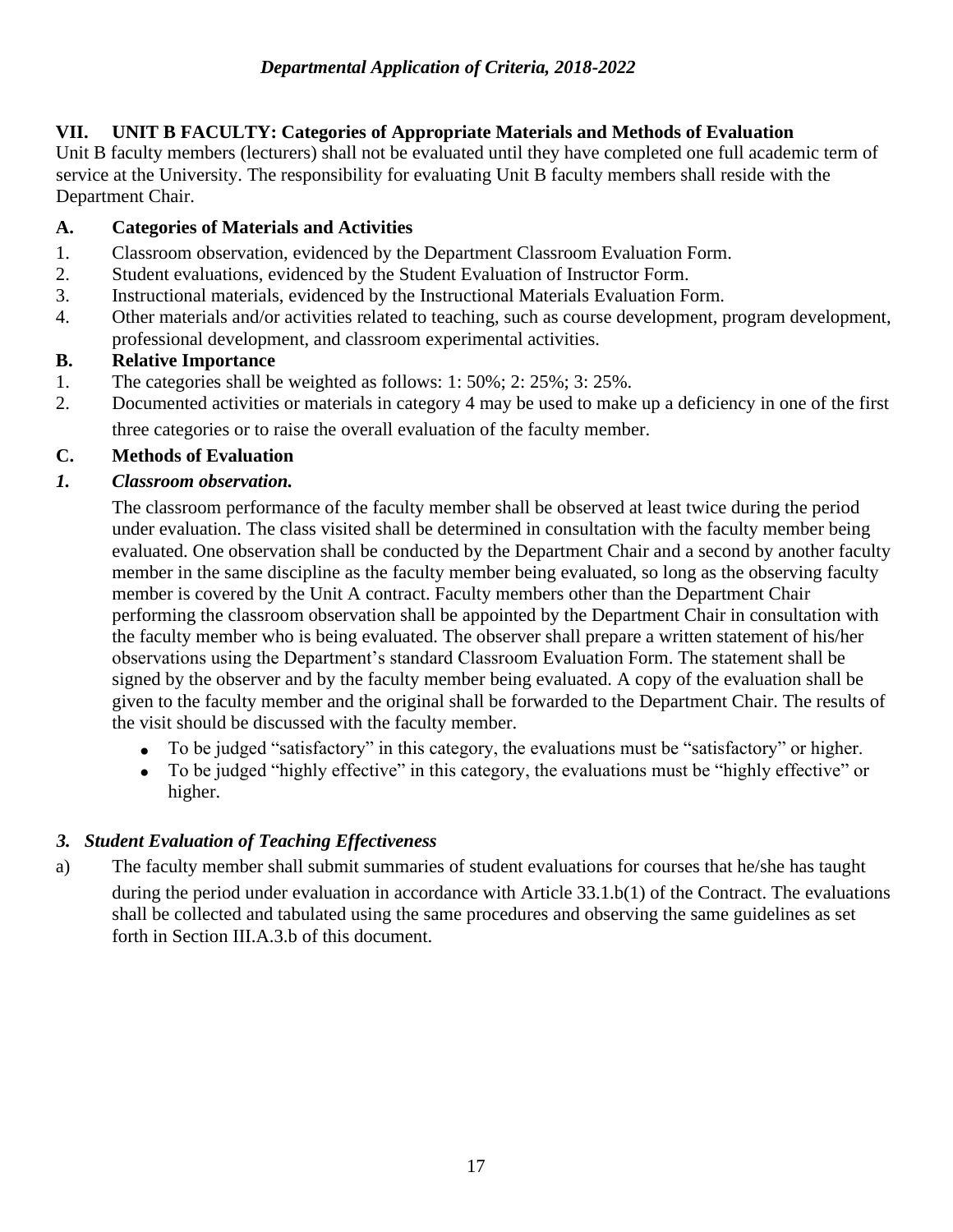From the reports from the university's online form, averages consisting of the following criteria will be utilized:

| <b>Performance Standard</b> | <b>Student Evaluation Mean Score</b> |
|-----------------------------|--------------------------------------|
| Satisfactory                | $1.7 - 2.2$                          |
| Effective                   | $2.3 - 2.9$                          |
| <b>Highly Effective</b>     | $3.0 - 3.5$                          |
| Significant                 | $3.6 - 4.1$                          |
| Superior                    | $4.2 - 5.0$                          |

## *3. Evaluation of Instructional Materials*

The faculty member being evaluated shall submit copies of his/her syllabi/class policies and representative tests/examinations for all courses taught during the period under evaluation. These materials shall be evaluated by the Department Chair or by a Unit A faculty member from the same discipline as the faculty member under evaluation. If a faculty member other than the Department Chair performs the evaluation of instructional materials, that person shall be appointed by the Department Chair in consultation with the faculty member being evaluated. The evaluator shall prepare a written statement of his/her evaluation using the Department Instructional Materials Evaluation Form. The statement shall be signed by the observer and by the faculty member being evaluated. A copy of the evaluation shall be given to the faculty member and the original shall be forwarded to the Department Chair.

B) With regard to the annual evaluation of **temporary faculty**, satisfactory performance must be demonstrated in each of the following areas (after one full year of teaching):

(1) Evaluations based on classroom visitations conducted by the Chair and a senior

- faculty member in the discipline of the candidate
- (2) Syllabi and instructional materials including examinations
- (3) Student Evaluations administered in accord with departmental procedure
- (4) Any other appropriate submission

#### **DEPARTMENT of GEOGRAPHY, SOCIOLOGY, HISTORY, AFRICAN AMERICAN STUDIES and ANTHROPOLOGY** *CLASSROOM EVALUATION FORM*

#### **FACULTY MEMBER EVALUATED\_\_\_\_\_\_\_\_\_\_\_\_\_\_\_\_\_\_\_\_\_\_\_\_\_\_\_\_\_\_\_\_\_\_**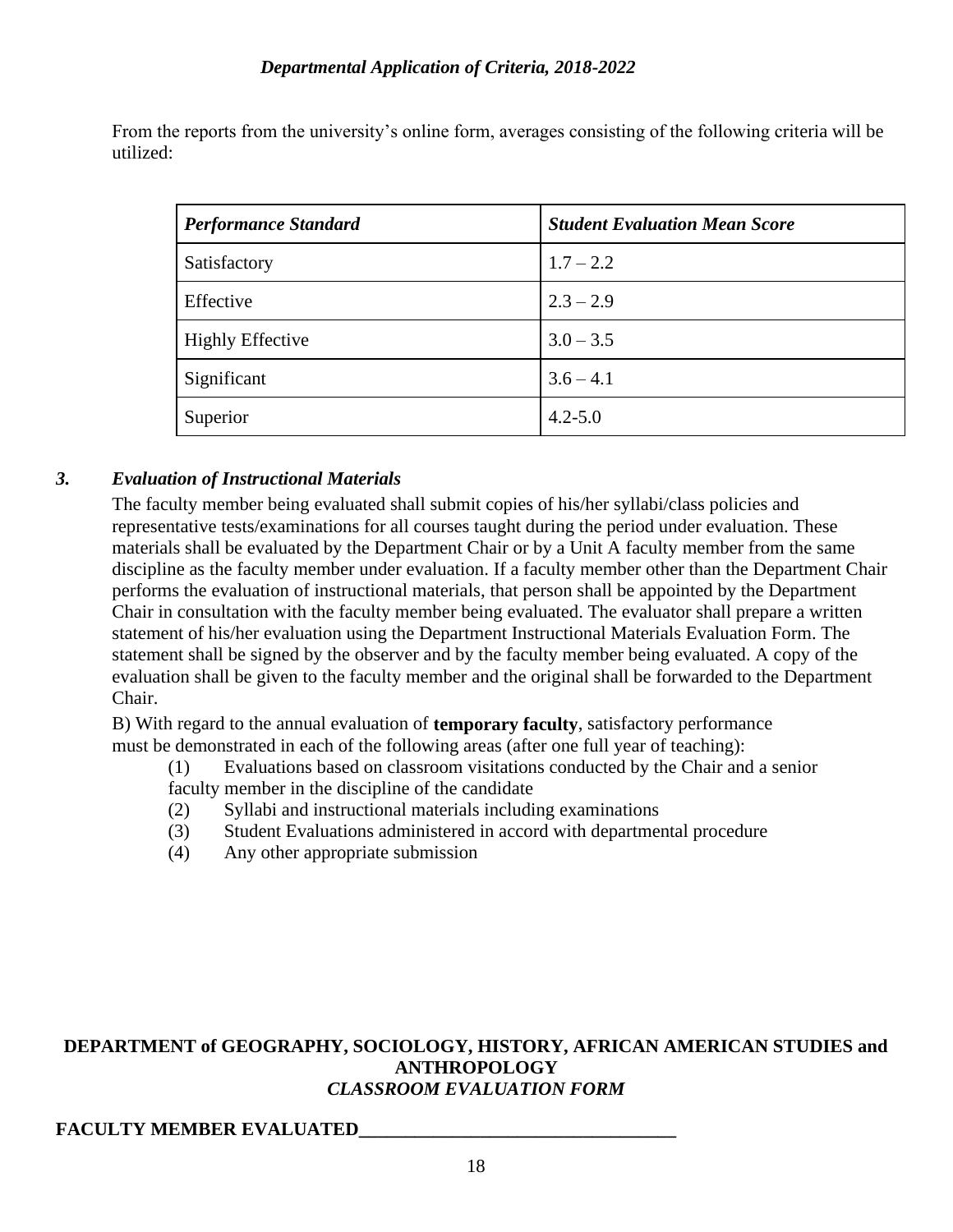| <b>Reason for Evaluation</b> |                       |                                                                   | Retention<br>Tenure<br>PAI | Promotion to the Rank of |                                 |
|------------------------------|-----------------------|-------------------------------------------------------------------|----------------------------|--------------------------|---------------------------------|
| <b>SUPERIOR</b>              | <b>SIGNIFICANT</b>    | <b>HIGHLY</b><br><b>EFFECTIVE</b>                                 | <b>EFFECTIVE</b>           | SATISFACTORY             | <b>NOT</b><br><b>APPLICABLE</b> |
| 5                            | $\overline{4}$        | 3                                                                 | $\overline{c}$             | 1                        | n/a                             |
| <b>RATINGS</b>               | <b>CATEGORY</b>       | <b>DESCRIPTION</b>                                                |                            | <b>COMMENTS</b>          |                                 |
|                              | Moodle and            | Moodle and other classroom                                        |                            |                          |                                 |
|                              | classroom             | technologies were used                                            |                            |                          |                                 |
|                              | technology            | effectively.                                                      |                            |                          |                                 |
|                              | Timing                | Class began and ended on time;                                    |                            |                          |                                 |
|                              |                       | class time flowed appropriately.                                  |                            |                          |                                 |
|                              | Student               | Students were engaged with the                                    |                            |                          |                                 |
|                              | Engagement            | materials, discussion, lecture.                                   |                            |                          |                                 |
|                              | Instructor            | Instructor was engaged with                                       |                            |                          |                                 |
|                              | Engagement            | students; answered questions,                                     |                            |                          |                                 |
|                              |                       | encouraged learning.                                              |                            |                          |                                 |
|                              | Instructor            | Instructor was prepared for                                       |                            |                          |                                 |
|                              | Preparedness          | class, knowledgeable of course                                    |                            |                          |                                 |
|                              |                       | materials,                                                        |                            |                          |                                 |
|                              | Classroom             | Instructor engaged in activities                                  |                            |                          |                                 |
|                              | Activities            | and discussion; more than just                                    |                            |                          |                                 |
|                              |                       | lecture.                                                          |                            |                          |                                 |
|                              | Learning              | Instructor developed a learning                                   |                            |                          |                                 |
|                              | Environment           | environment; identified goals,<br>objectives and offered feedback |                            |                          |                                 |
|                              | <b>OVERALL RATING</b> |                                                                   |                            |                          |                                 |
|                              |                       |                                                                   |                            |                          |                                 |

Observer Comments:

Signature of Evaluator\_\_\_\_\_\_\_\_\_\_\_\_\_\_\_\_\_\_\_\_\_\_\_\_\_\_\_\_\_\_\_\_\_\_\_\_\_\_\_\_\_\_ Date\_\_\_\_\_\_\_\_\_\_\_

Signature of faculty member evaluated \_\_\_\_\_\_\_\_\_\_\_\_\_\_\_\_\_\_\_\_\_\_\_\_\_\_\_\_ Date\_\_\_\_\_\_\_\_\_\_\_

# **DEPARTMENT of GEOGRAPHY, SOCIOLOGY, HISTORY, AFRICAN AMERICAN STUDIES and ANTHROPOLOGY**

## *INSTRUCTIONAL MATERIALS EVALUATION FORM*

## **FACULTY MEMBER EVALUATED\_\_\_\_\_\_\_\_\_\_\_\_\_\_\_\_\_\_\_\_\_\_\_\_\_\_\_\_\_\_\_\_\_\_**

Reason for Evaluation \_\_\_\_\_\_\_\_\_Retention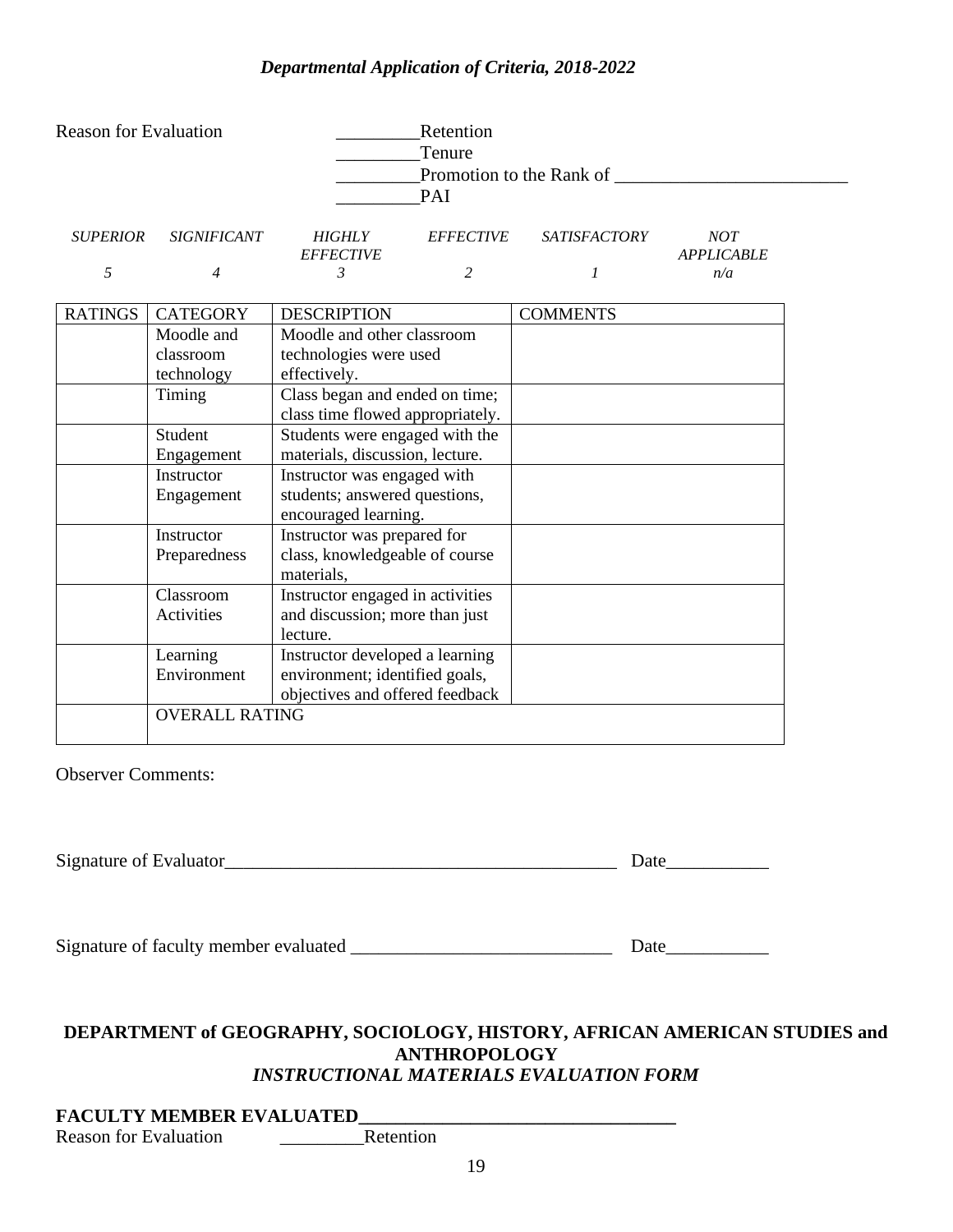| Tenure<br>Promotion to the Rank of<br><b>PAI</b> |                    |                                   |                  |                     |                          |
|--------------------------------------------------|--------------------|-----------------------------------|------------------|---------------------|--------------------------|
| <b>SUPERIOR</b>                                  | <i>SIGNIFICANT</i> | <b>HIGHLY</b><br><i>EFFECTIVE</i> | <i>EFFECTIVE</i> | <i>SATISFACTORY</i> | NOT<br><b>APPLICABLE</b> |
|                                                  | 4                  |                                   |                  |                     | n/a                      |

| <b>RATINGS</b> | <b>CATEGORY</b>       | <b>DESCRIPTION</b>                             | <b>COMMENTS</b> |
|----------------|-----------------------|------------------------------------------------|-----------------|
|                | Effective use         | Contents (course overview,                     |                 |
|                | of Moodle and         | module overview*, syllabus+,                   |                 |
|                | other                 | contact info <sup>+</sup> , instructions as to |                 |
|                | classroom             | how to submit assignments                      |                 |
|                | technology            | and post a discussion*+),                      |                 |
|                |                       | organization, clarity                          |                 |
|                | Diversity of          | Utility of lecture materials                   |                 |
|                | teaching              | $(e.g., PPT)$ <sup>+</sup> , perhaps           |                 |
|                | materials             | additional handouts,                           |                 |
|                |                       | discussion forum*, using of                    |                 |
|                |                       | conference meeting*, video                     |                 |
|                |                       | clips*, and links to external                  |                 |
|                |                       | resources.                                     |                 |
|                | Activities            | Presence of class activities,                  |                 |
|                |                       | number of activities, clear                    |                 |
|                |                       | instruction*, easy to navigate*                |                 |
|                |                       | (user friendly), rigor and                     |                 |
|                |                       | matching the learning                          |                 |
|                |                       | objectives                                     |                 |
|                | Assessments           | Presence of student                            |                 |
|                |                       | assessment* <sup>*+</sup> , Frequency and      |                 |
|                |                       | variety of assessments,                        |                 |
|                |                       | Students access to assessed                    |                 |
|                |                       | $records^{*+}$                                 |                 |
|                | <b>OVERALL RATING</b> |                                                |                 |

Items listed are not checklists and every item are not required for the evaluation <sup>+</sup>Elements that are absolutely required.

\*For the evaluation of eLearning courses and materials posted on moodle (courses management system) Observer Comments:

Signature of Evaluator\_\_\_\_\_\_\_\_\_\_\_\_\_\_\_\_\_\_\_\_\_\_\_\_\_\_\_\_\_\_\_\_\_\_\_\_\_\_\_\_\_\_ Date\_\_\_\_\_\_\_\_\_\_\_

Signature of faculty member evaluated \_\_\_\_\_\_\_\_\_\_\_\_\_\_\_\_\_\_\_\_\_\_\_\_\_\_\_\_ Date\_\_\_\_\_\_\_\_\_\_\_

**DEPARTMENT of GEOGRAPHY, SOCIOLOGY, HISTORY, AFRICAN AMERICN STUDIES and ANTHROPOLOGY**

#### *REASSIGNED TIME EVALUATION FORM*

#### **FACULTY MEMBER EVALUATED\_\_\_\_\_\_\_\_\_\_\_\_\_\_\_\_\_\_\_\_\_\_\_\_\_\_\_\_\_\_\_\_\_\_**

Reason for Evaluation \_\_\_\_\_\_\_\_\_Retention